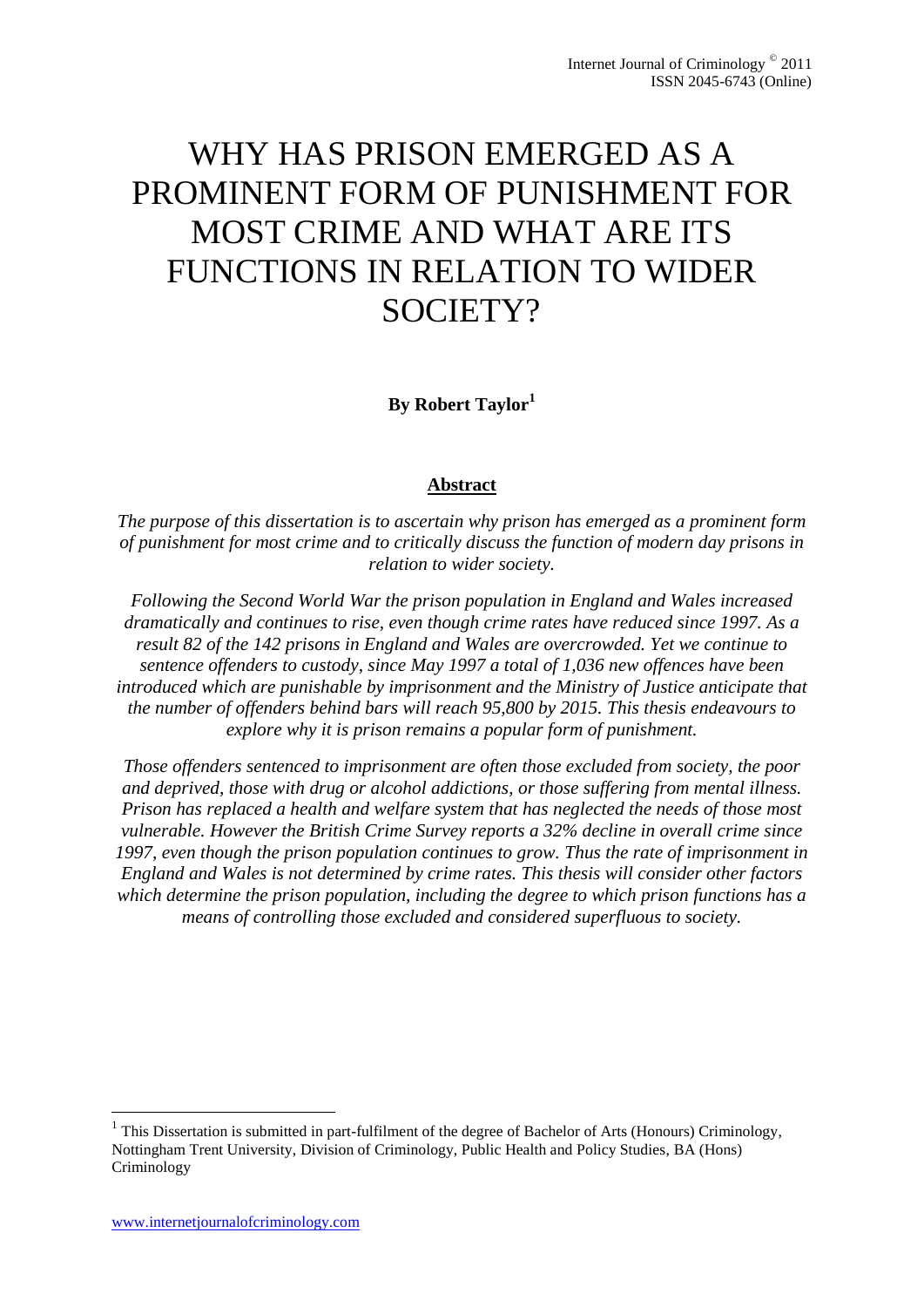## **Acknowledgements**

I would like to thank my supervisor, Roger Hopkins Burke, for his valuable support and direction throughout this research. I would also like to take the opportunity to thank my parents for their continuous support throughout my studies at Nottingham Trent University.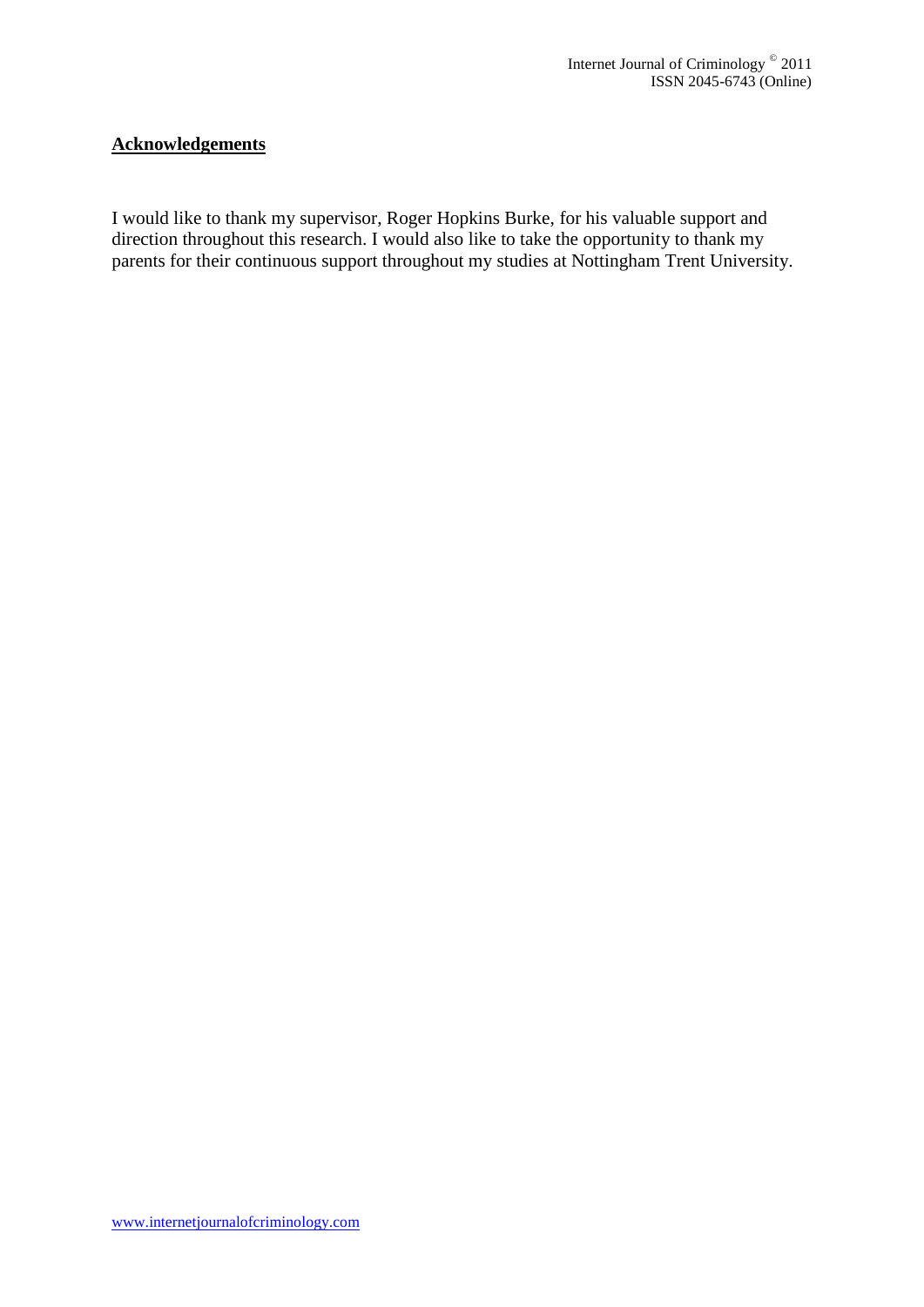#### **Chapter 1: Introduction**

*'Punishment is the last and least effective instrument in the hands of the legislator for the prevention of crime'.*

#### *John Ruskin*

The purpose of this dissertation is to critically discuss the function of modern day prisons in wider society. The HM Prison Service (2011) state that 'Her Majesty's Prison Service serves the public by keeping in custody those committed by the courts. Our duty is to look after them with humanity and help them lead law-abiding and useful lives in custody and after release'. Three main objectives are added, which are to hold prisoners securely, reduce the risk of re-offending and to provide safe and well ordered establishments. However, there exists no universal agreement over the rationale of imprisonment (Coyle, 2005). There are currently '139 prisons in England and Wales employing approximately 44,000 staff' (Joyce, 2006, p.358). On average it costs £38,000 a year to send someone to prison (Travis and Sparrow, 2010) and at the end of April 2009 82 of the 142 prisons in England and Wales were overcrowded (Prison Reform Trust, 2010).

Questions have been raised over the purpose of custody ever since imprisonment found itself at the forefront of penal practice some 200 years ago (Flynn, 1998). Four possible explicit functions can be identified, which are punishment, deterrence, rehabilitation and the protection of the public. Imprisonment can be 'used as a punishment in its own right' (Flynn, 1998, p.12). In cases where the offence is so serious that neither a fine nor a community sentence can be justified then the offender will be punished by a term of imprisonment. The deterrence function of prison operates on two levels, individual and general. Individual deterrence occurs when the threat of imprisonment deters an individual from committing an offence, general deterrence assumes that by sentencing an offender to custody others will be deterred from committing the same offence. At numerous stages throughout the history of imprisonment attempts have been made to reform the offender in the hope that any future offending will be prevented. Prison also operates to protect the public, the notion that offenders cannot commit any future crime while they are in prison is known as incapacitation (Coyle, 2005). Crow (2001, p.103) argues 'which of these is accorded the highest priority will vary depending on the prevailing penal philosophy of the time'.

The number of offenders sent to prison has risen dramatically since the end of the Second World War, and continues to grow. Between 1945 and 1965 the prison population had doubled from 15,000 to 30,000 (Flynn, 1998). At the end of 1992 this figure had reached over 40,000 and by 2005 the number of prisoners in England and Wales was a record 77,000. The Ministry of Justice anticipate that the number of offenders behind bars will reach 95,800 by 2015 (Scott and Codd, 2010). Yet the British Crime Survey reports a 32% decline in overall crime since 1997; vehicle thefts and burglary have fallen by over 50% and violent crime by 34% (The Report of the Commission on English Prisons Today, 2009). Speaking in 2007 Jack Straw, the Secretary of State for Justice, agreed 'over the past 10 years crime has fallen by 32%; there are record numbers of police; the chances of being a victim of crime are at their lowest for 26 years; alongside that we have provided 20,000 new prison places and we are building another 9,500' (cited in Ministry of Justice, 2009). The rate of imprisonment in England and Wales is not determined by crime rates. Consequently, Coyle (2005, p.11) argues 'there are other influences at work in respect to the use of imprisonment'.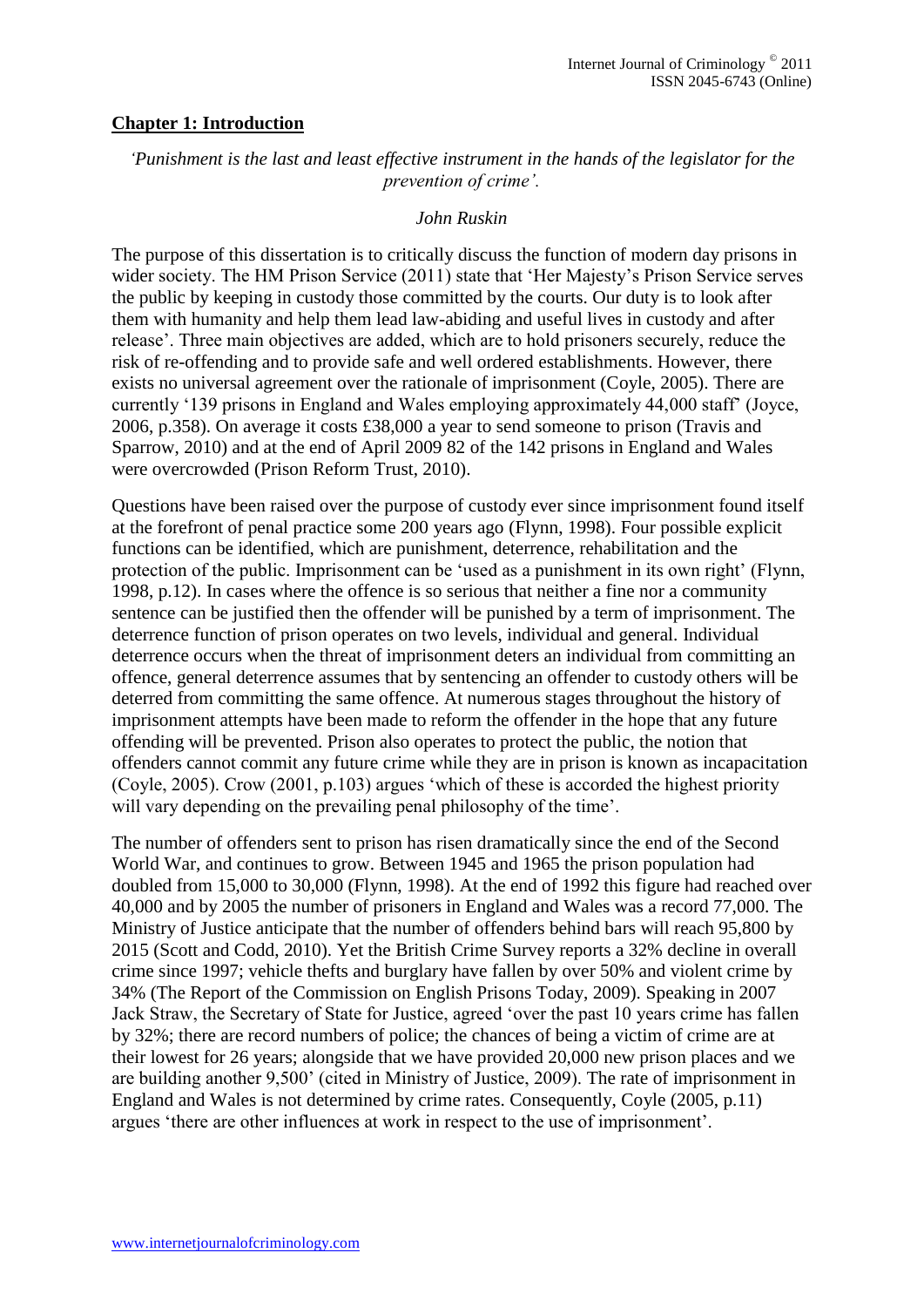Ben Crewe (2007, p.123) argues 'imprisonment is the ultimate sanction of most Western societies, and prisons are a potent symbol of the states power to punish and its failure to integrate all its citizens into its system of norms'. Increases in the prison population are a reflection of high rates of 'social exclusion'. Those that are imprisoned are often those 'who are marginalised in their societies' (Coyle, 2005, p.20). Prisoners in England and Wales are 'largely the poor and disadvantaged, those with mental health needs and drug or alcohol addictions (The Report of the Commission on English Prisons Today, 2009, p.11). In 2002, 27% of prisoners were taken into care as a child, compared to just 2% of the general population, and almost half had run away from home as a child. Over 50% of male prisoners have no qualifications and 49% were excluded from school; 80% of prisoners have writing skills at or below the level of an eleven year old. Over two thirds of prisoners were unemployed prior to being sentenced, compared with just 5% of the general population; furthermore 75% of prisoners have no employment to go to upon release. Of those in prison during 2002, 80% possessed mental health problems, almost half had a long standing illness or disability and over 60% were regular drug users prior to being sentenced (Social Exclusion Unit, 2002). The focal point of this dissertation is the incarceration of a socially excluded superfluous population.

Unemployment, homelessness, drug use and poverty are all associated with mental health illness. Those who suffer from mental health problems may find themselves in prison as a consequence of seeking basic human necessities such as shelter or food by breaking the law. This offending behaviour can be construed as a frantic plea for help by someone in desperate need of support (Hudson, 1993, cited in Scott and Codd, 2010). Moreover Westminster council have recently announced plans to 'fine people in the Victoria area, if they lie down or sleep in any public place, deposit bedding, and distribute free food and drink' (Housing Justice, 2011). Imprisonment can be used to enforce court orders such as fines and if offenders fail to pay a fine they will be imprisoned as punishment (Flynn, 1998). Prison has become a substitute for a health and welfare system that has neglected the needs of those most vulnerable, such as those with mental health needs, those with a history of abuse and neglect and those fighting drug and alcohol addiction. Pat Carlen (2006, cited in Cavadino and Dignan, 2007) asserts 'today, prison still fulfils its old age function of catering for the homeless, the mentally ill, the stranger, the non-compliant poor, the abused and the excluded'.

This dissertation aims to discuss the extent to which prison is a repressive form of social control and the product of tension between classes in a capitalist society and whether or not prison is a means of controlling those neglected by and considered redundant to society (Cohen, 1985). Since May 1997 a total of 1036 new offences have been introduced which are punishable by imprisonment and during the twelve years prior to 2007 sixty six new pieces of criminal justice legislation were passed, all containing original penal sanctions. Scott and Codd (2010, p.1) draws our attention to the numerous trivial acts that can result in custody, 'a person in England can be sentenced to imprisonment for smoking in public; for allowing an unlicensed concert to take place in a church hall; if their child fails to attend school...or for failing to obtain a passport for a pet donkey'. The morality of such draconian measures will be discussed in this dissertation.

Chapter 2 provides a brief history of imprisonment in England and Wales. The earliest use of imprisonment dates from the ninth century and prisons in the modern sense did not come into existence until the eighteenth century (Muncie, 1996).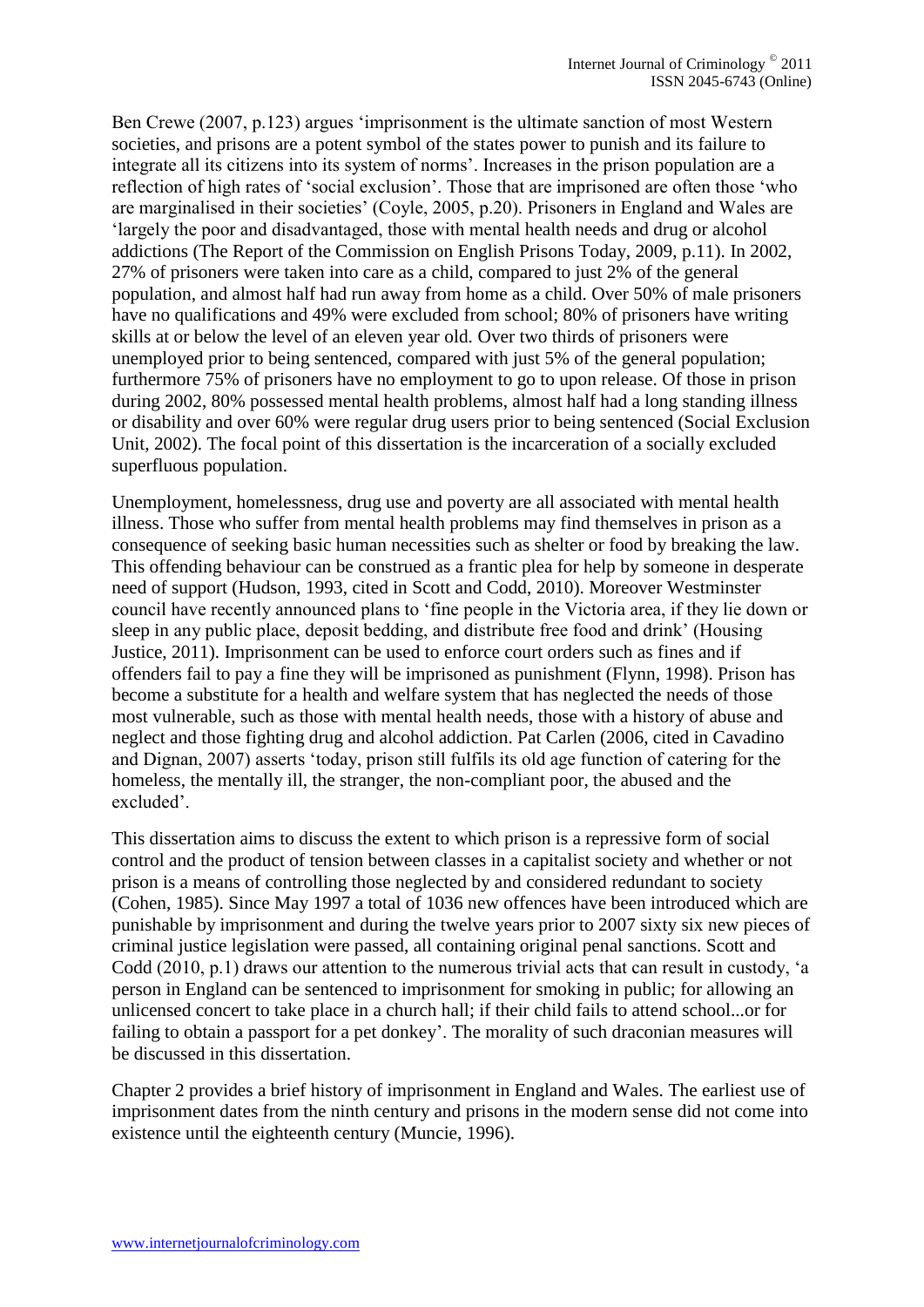The sociology of imprisonment is discussed in Chapter 3 with particular consideration given to the philosophies of Durkheim, Ignatieff, Foucault, Rusche and Kirchheimer. Emile Durkheim identified punishment as the key to developing moral standards and argues that locking up offenders condemns the offence and reinforces societies values (Garland, 1990). Michael Ignatieff (1978) disputes that prison is merely a response to crime but originated to challenge the social crisis during the eighteenth century. He outlines how prison presented a vision of control and functioned to establish a morality of law and order. Much like Ignatieff, Michael Foucault (1971) considers prison as a form of social and political control for wider society and not just an institution which controls crime and criminal behaviour. Georg Rusche and Otto Kirchheimer (1933, cited in Garland, 1990) claim the history of punishment is simply a history of class relations between the bourgeoisie and proletariat.

Chapter 4 explores further the notion that imprisonment is implemented as a means of controlling social insecurity. Loic Wacquant (2001b) draws our attention to the increasing number of people sentenced to imprisonment as the state relies on penal institutions to contain the disorders produced by a decline in social protection, the imposition of unstable wage work and mass unemployment. He focuses his work on the over-representation of black male prisoners in the United States, arguing how it is the function of the carceral system to control and dominate a population considered superfluous to a deregulated wage-labour market.

Chapter 5 offers a discussion on the function of the modern day prison and a critique of the theories outlined in Chapters 3 and 4. Finally Chapter 6 concludes the dissertation with an analysis of the extent to which prison serves to protect us from crime and the degree to which prison functions as a means of controlling those excluded from society.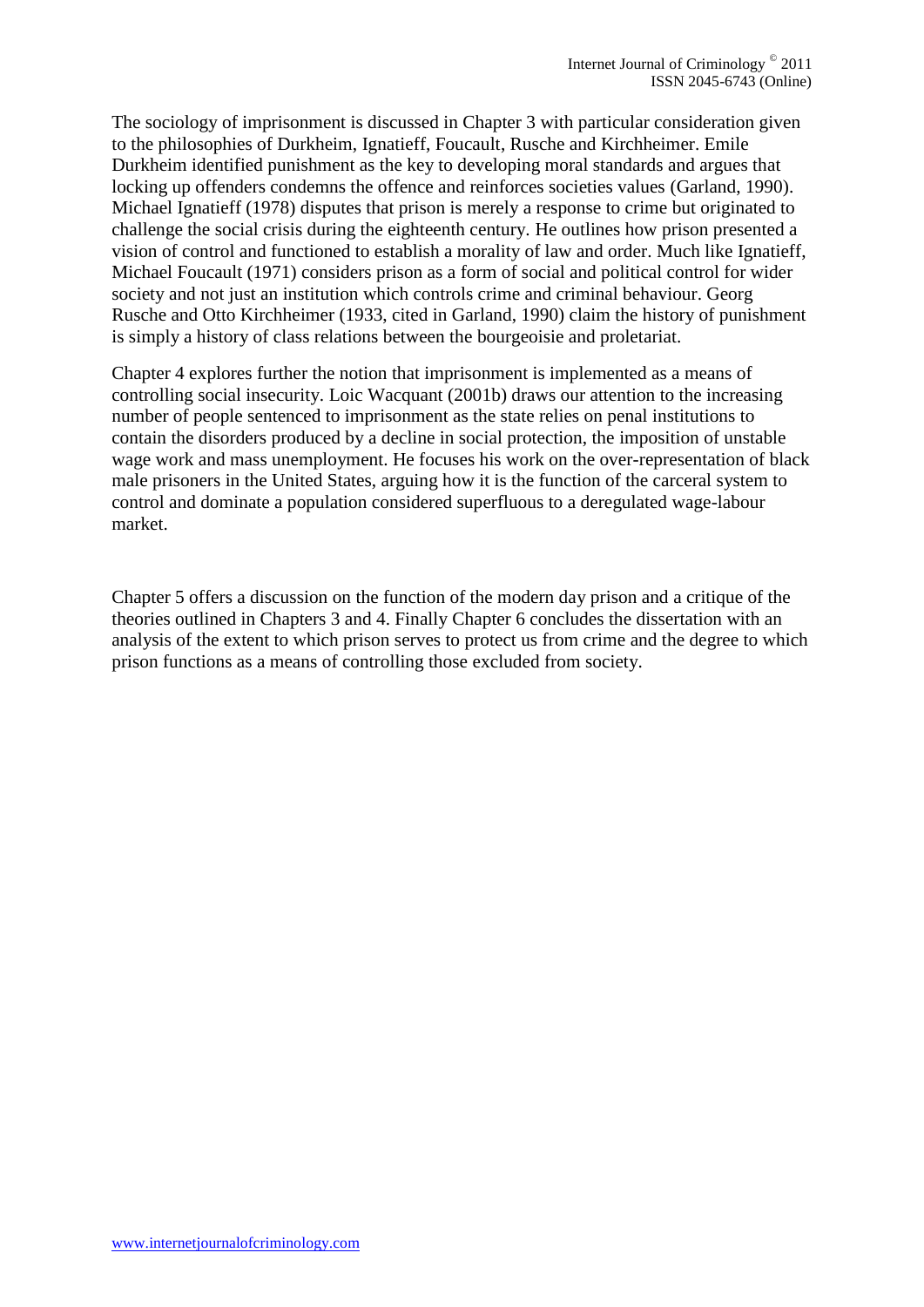## **Chapter 2: A History of Imprisonment in England and Wales**

*'The struggle of man against power is the struggle of memory against forgetting'*

#### *Milan Kundera*

The earliest use of imprisonment was to hold defendants awaiting trial and dates from the ninth century; by the thirteenth century a network of 'county gaols' had been established. They were small, as was their population, and were privately owned by local Lords who profited by charging prisoners for accommodation, food and other services. Prison in medieval England was not regarded as punishment in its own right and its function was to detain rather than punish, those imprisoned faced extremely unhealthy conditions and risked disease and starvation. Incarceration was justified as retribution and enforced as a deterrent, its success was measured by its capacity to simply detain and prevent escapes (Muncie, 1996). Flynn (1998, p.29) highlights that 'until the beginning of the eighteenth century, prisons were used primarily as places to hold suspects awaiting trial, exile or execution, or to enforce the payment of debts'. Prisons in the modern sense came into existence during the eighteenth century and were used alongside other punishments, in particular floggings, executions and transportation.

During the sixteenth and seventeenth centuries the use of imprisonment was in decline. Prior to this period the death penalty had only been used in extreme cases but was now to become the most common form of punishment (Muncie, 1996). Gatrell (1996, p.7) estimates '75,000 people are thought to have been executed in the century 1530-1630'. Execution rates eventually fell towards the end of the 1600s as transportation emerged as a prominent deterrent penalty. Around 190,000 convicts were transported to North America, the West Indies and Australia during the eighteenth and nineteenth centuries (Flynn, 1998). A consequence of the American War of Independence was recognition by Parliament that an alternative to transportation was required and a new penalty of 'hard psychical labour' was established following the Penitentiary Act in 1779. One aspect of this form of punishment included convicts dredging navigation channels in the River Thames. This led to old sailing ships, which became known as 'hulks', being moored along the Thames in order to 'house' those convicts working nearby. Those awaiting transportation to Australia were also imprisoned in hulks and by 1828 a total of 4,446 prisoners were detained. However around a third died as conditions were horrendous and it soon became apparent that they were breeding grounds for crime and corruption which led to Parliament abandoning their use in 1857 (Flynn, 1998).

The death penalty became prominent again towards the end of the eighteenth century as the ruling class sought to protect their interests, and as a result was widely used as punishment for 'offences ranging from murder to stealing turnips, writing threatening letters or impersonating an outpatient of Greenwich Hospital' (Hopkins Burke, 2005, p.3). Those who were not sentenced to hard psychical labour or transportation were condemned to death in a period which was to become known as the 'Bloody Code'. The fate of those convicted was in the hands of the aristocracy, for it was the upper classes who sat as judges or 'justices of the peace'. Whether a convict was sent to the gallows or faced transportation was at the discretion of the presiding judge. Hopkins Burke (2005, p.3) observes that the administration of criminal justice was chaotic, predominately non-codified, irrational and irregular, and at the whim of individual judgement'.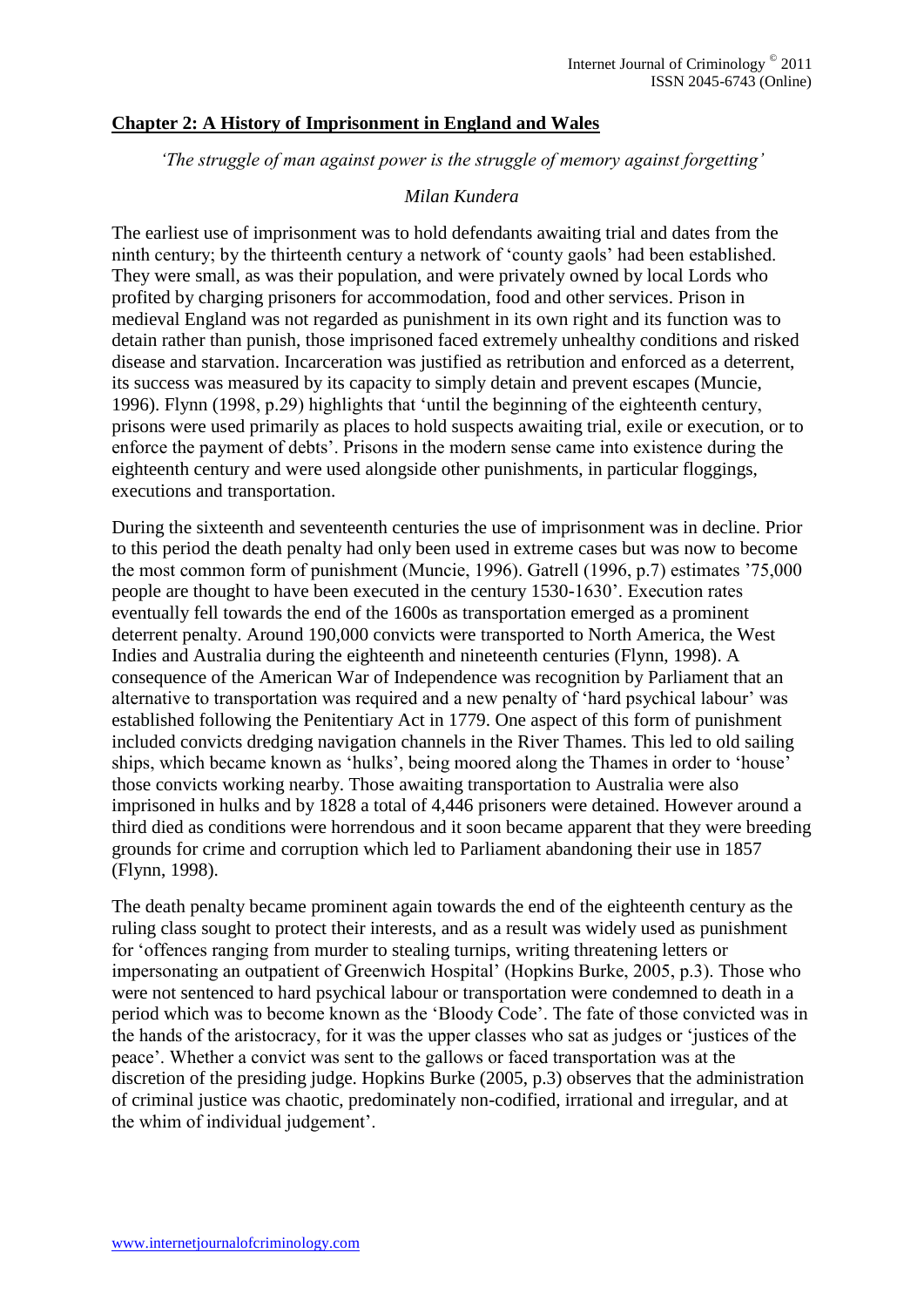Progress was reached following the 1832 Reform Act whereby almost 100 independent politicians entered Parliament who were opposed to the current regime and firmly supported the abolishment of the Bloody Code. The Reform Act resulted in the eradication of most capital statutes in 1837 (Gatrell, 1996). By 1868 transportation had also been abandoned and as a result prison found itself at the forefront of penal practice (Flynn, 1998). The use of prison as a primary form of punishment was embodied in the Penitentiary Act 1779 and during this period the institution of imprisonment was regarded as a concern for the county or borough and a matter for local justices (Soothill, 2007).

Muncie (1996, p.164) argues how 'influenced by the work of Howard, the Penitentiary Act promoted a new view of the purpose of imprisonment'. John Howard was highly critical of conditions within local gaols, describing them as filthy, unhealthy and riddled with corruption. Prisons were run in order to make a profit and convicts were held together regardless of their gender, age or crime (Flynn, 1998). Even so the Penitentiary Act, the first direct involvement into prison administration by Parliament, was not a consequence of discontent, but a result of the American War of Independence in 1776 leaving those sentenced to transportation nowhere to go (Muncie, 1996).

As a consequence of the increasing use of local gaols magistrates resolved to expanding existing prisons and in some cases new institutions were built. Convicts were divided between a jail consisting of those awaiting trial, a penitentiary house and a house of correction for those convicted of minor crimes. Solitary confinement became a fundamental aspect of life for convicts and was considered essential for prisoners to reflect on their illdiscipline and thus establish a guilty conscience. The utilitarian philosopher Jeremy Bentham supported the notion of a national penitentiary and in 1791 published *Panoptican or Inspection House*, in which he designed his notion of the ideal prison, which he named the Panoptican (Ignatieff, 1978). Bentham considered criminals not as evil but lacking in selfdiscipline and argued that capital punishment should be abolished. He considered punishment as a way of creating fear, which in turn would inhibit unruly behaviour; thus for Bentham the Panoptican should be situated in close proximity to cities as a grave reminder of the consequence of criminal behaviour (Hopkins Burke, 2005).

Bentham's idea of the Panoptican was eventually abandoned following the Holford Committee in 1810, nevertheless Ignatieff (1978, p.112) considers 'the rejection of the Panoptican a major event in the history of imprisonment'. Bentham's notion that prisons should be left for private entrepreneurs to profit from exploiting prisoners for labour was discarded and the Committee considered the management of prisons as the role of the state. Nevertheless the architectural design of the Panoptican, in particular the notion of continuous surveillance, had an enormous influence on the building of future penitentiaries, including the construction of the first national penitentiary at Millbank in London two years after the rejection of Bentham's proposals (Ignatieff, 1978).

Opening in 1816 Millbank was the first ever prison institution to be paid for by central government and the first to attempt the reformation of prisoners through rigorous religious instruction and solitary confinement (Flynn, 1998). One year later the Prison Discipline Society was formed which advocated criminal law and prison reform. Ignatieff (1978, p.167- 168) highlights how the society 'lead the campaign for new jail acts, setting out standards for the treatment of prisoners and establishing uniform criteria for discipline'. The result was the Gaols Act 1823 which enforced magistrates to file annual reports on their prisons to the Home Secretary. This proved to be the first example of a set of guidelines setting out how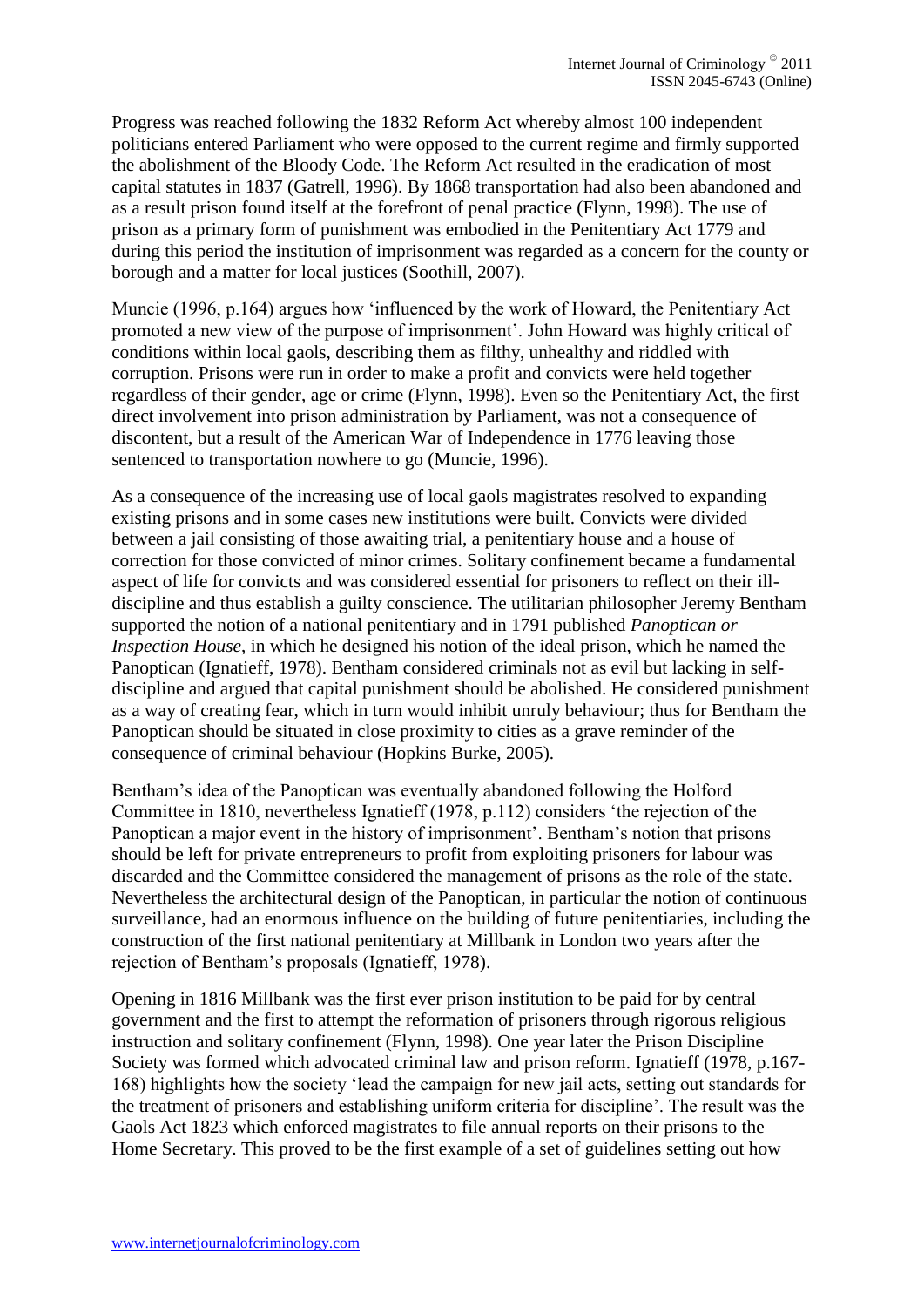prisons should be managed and the Prisons Act 1835 established the prison inspectorate and by 1850 the building of twenty new penitentiaries had been authorised (Flynn, 1998).

Pentonville opened in 1842 holding 520 prisoners who were all kept in solitary confinement and forced to attend chapel. Regarded as a success over the next six years 54 new prisons were built. The Prisons Act 1877 relocated the control of prison administration to the Secretary of State. Responsibility for the management of prisons was taken away from local justices of the peace and given to the Home Secretary. Soothill (2007, p.39) highlights how 'with this Act, about 800 years of local control over prisons had come to an end'.

The years prior to the turn of the twentieth century witnessed a gradual transformation in prison rhetoric whereby the focus altered from the reformation of prisoners to deterrence and repression. For prisoners contact with fellow inmates was forbidden and they were forced to work, eat and sleep in their cells. Prison labour was harsh and endeavoured to enforce discipline and compliance rather than teach any practical skills. The appointment of Sir Edmund Du Cane as the first chairman of the Prison Commission, established in the Prisons Act 1877, gave emphasis to the decline in reformation as the principle penal rationale. Du Cane was 'a firm believer in punishment over reformation' (Flynn, 1998, p.31) and ensured that prison life was characterised by 'hard labour, hard board and hard fare' (ibid). However Du Cane's repressive prison system soon came under attack from reformers as well as the national press; indeed 'the first occasion on which a newspaper played a major part in destroying public confidence in the prison system of the country' (Radzinowicz and Hood, 1986, p.573). In addition was a concern that not only were prisons failing to reduce crime but were merely acting as universities for criminals. The average prison sentence in 1890 was 28 days; the average recidivism rate for those convicted of theft was 78%. This, strict conditions and hard labour led to outcry which resulted in the Gladstone Committee, set up in 1895 (Muncie, 1996).

The Gladstone Committee proved a cornerstone in the history of penal policy in England and Wales. Three days following the publication of the report Du Cane retired. The outcome, the Prisons Act 1898, introduced the categorisation of prisoners according to sex, age and individual needs (Flynn, 1998). Hard labour was formally abolished, as was separation and silence (Soothill, 2007). Moreover educational and medical facilities were improved, as was dietary conditions and aftercare services were introduced (Muncie, 1996). The notion of reform was underlined by the establishment of Borstals in 1901, the first institution tasked with the training and treatment of young offenders. Borstals sought to encourage trust and responsibility in young offenders by combining education and training and by 1922 the Borstal operated for all offenders aged between 16 and 21. By 1930 Borstals had become widely accepted as an appropriate punishment for young offenders (Sharpe, 1990).

Following the Second World War there was a dramatic rise in recorded crime which resulted in a continual increase in the number of offenders sentenced to prison. To confront the latest problem of overcrowding 17 new institutions were built between 1945 and 1952 (Soothill, 2007). The ethos of the prison system during this period was to limit the rate of recidivism by treating persistent offenders effectively. The Prison Commission, established following the Prisons Act 1877, was abolished in 1963 and complete control of the prison system was assigned to the Home Office. Since the establishment of prisons they have been increasingly centralised by the state. Flynn (1998, p.35) explains around this time 'support for training and treatment programmes was gradually replaced by a growing emphasis on containment and the need for tighter managerial efficiency'. Three high profile escapes during the 1960s highlighted a crisis of containment, and resulted in the Mountbatten Inquiry. Published in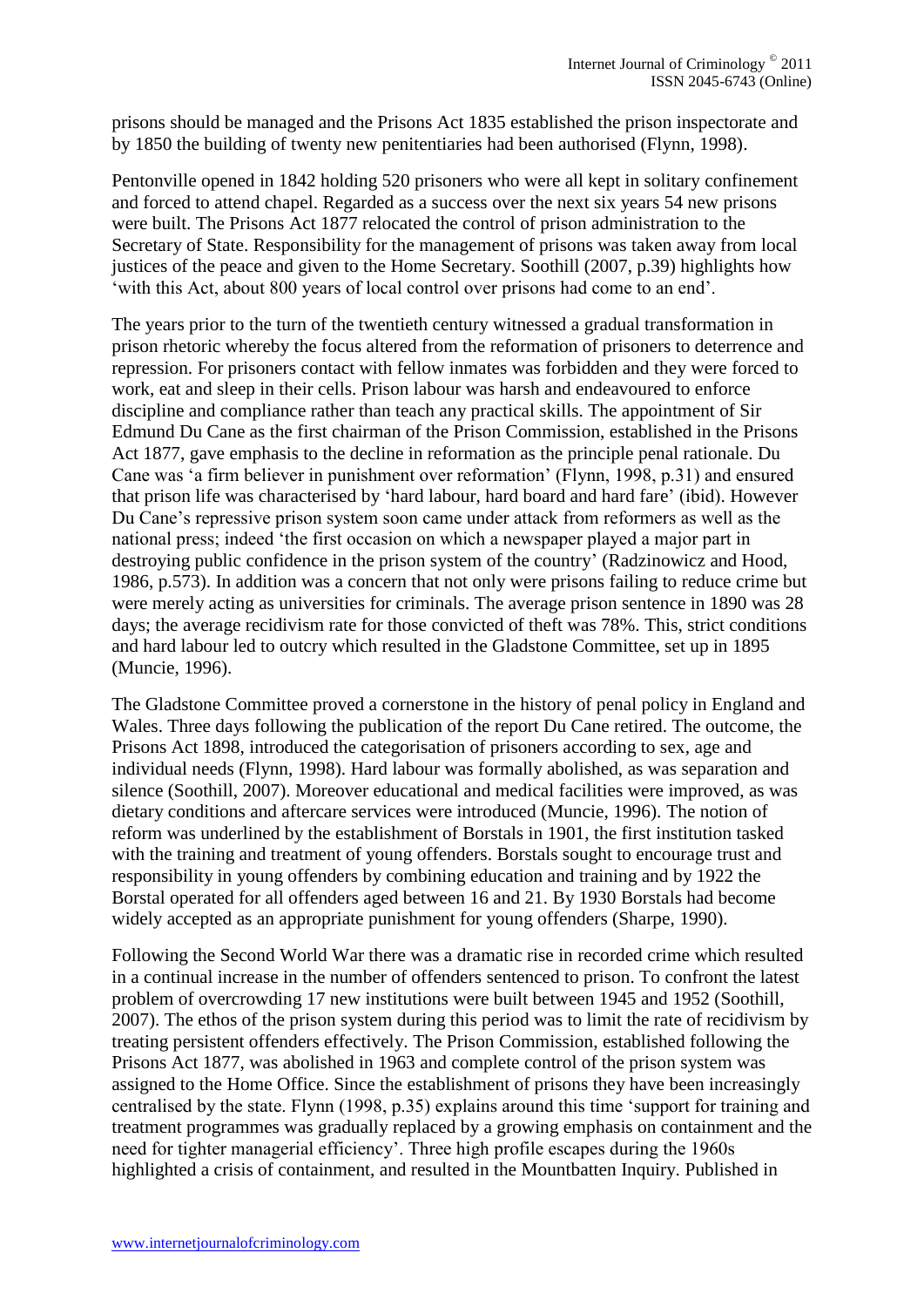1966 the Mountbatten Report led to the categorisation of prisoners into 4 groups, A, B, C and D, according to the risk they posed. Those deemed to pose the highest risk, category A prisoners, were to be held in top security prisons whilst those at the bottom of the spectrum, category D prisoners, were to be held in open prisons. Scott (2007, p.53) highlights how 'prison life from this time on became increasingly characterised by a profound intensification and vigorous enforcement of the priorities of discipline, surveillance and control', a key theme from the outset of the incarceration.

Industrial unrest intensified during the 1970s as prisoners protested against a more severe and rigorous confinement. In 1979 Margaret Thatcher was appointed Prime Minister and proclaimed the biggest prison building programme of the twentieth century. Expenditure on prison building, repairs and development also increased severely, as did prison staff and pay (Sim, 2009). Eruptions of disorder and riots within prison walls were to remain a regular occurrence throughout the 1980s and 1990 was witness to the most extreme riot seen in the history of our penal system. Prisoners took control of HMP Strangeways in Manchester for 25 days causing tens of millions of pounds worth of damage. The riot spread to 20 other prisons across the country. The inquiry into the disturbances, led by Lord Justice Woolf and Sir Steven Tumin, drew attention to the ongoing problems within our prisons, including overcrowding, poor conditions, bad management and a sense of injustice among inmates. The government had published a White Paper in 1990 stating that 'prison can be an expensive way of making bad people worse. The prospects of reforming offenders are usually much better if they stay in the community' (cited in Flynn, 1998, p.41). This added together with the findings of Lord Justice Woolf culminated in the Criminal Justice Act 1991.

The Act sought to end overcrowding by encouraging judges to pass community sentences as well as introducing mechanisms for the early release of prisoners on parole. The Act was also the first to establish an agenda for contracting out the management of prisoners to the private sector (Flynn, 1998). Consequently following the implementation of the Act in September 1992 the prison population fell from 45,835 to 40,606 within three months (Cavadino and Dignan, 2007). Nevertheless the years that followed were subject to an extraordinary reversal of prison policy endorsed by the appointment of Michael Howard as Home Secretary in May 1993. Speaking in October 1993 Howard proclaimed 'prison works. This may mean that more people will go to prison. I do not flinch from that. We shall no longer judge the success of our system of justice by a fall in the prison population' (cited in Cavadino and Dignan, 2007). He made no mention of rehabilitation and stressed prison incapacitated and deterred offenders from further criminal behaviour (Flynn, 1998). Consequently by 1997 the population of inmates had reached 61,114, 51% higher than 5 years previous (Cavadino and Dignan, 2007). For Flynn (1998, p.18) 'the shift in policy which took place under Michael Howard was only the latest of many changes in the way that crime has been tackled over the years. Throughout the century, claims and counter claims concerning the overall purpose of imprisonment have resulted in major disagreements about how prisons should be run and what they are for. The consequence is that consensus on the purpose of imprisonment has never been reached in England and Wales'.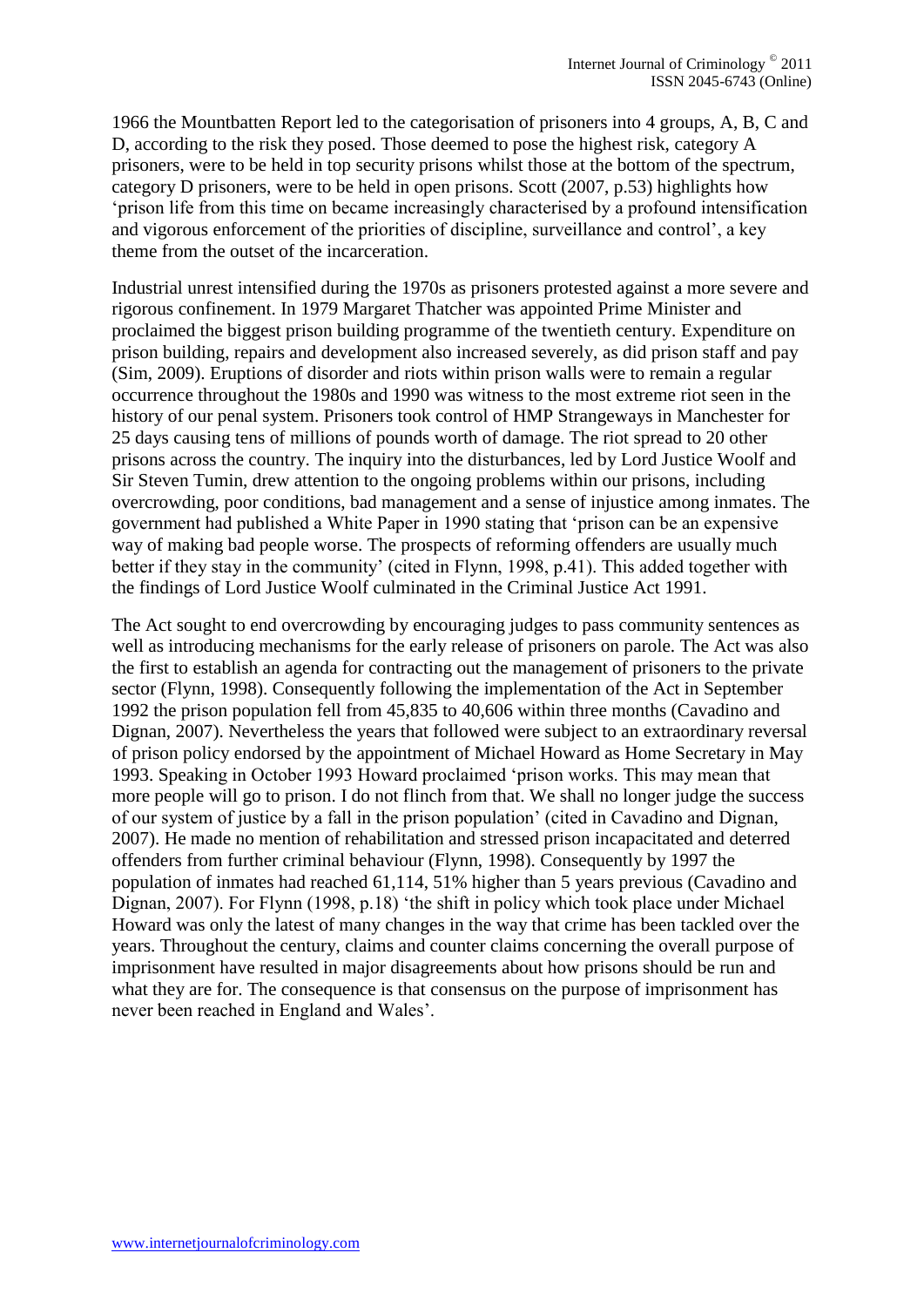## **Chapter 3: The Sociology of Imprisonment**

*'Steal a little and they throw you in jail; steal a lot and they make you king'*

*Bob Dylan*

The role of punishment in modern society is an extremely complex and intricate process and justifications for which are to a large extent ambiguous. Duff and Garland (1994, p.2) explain 'punishment requires justification because it is morally problematic. It is morally problematic because it involves doing things to people that seem morally wrong. It is usually wrong to lock people up'. This chapter endeavours to explore philosophical as well as theoretical justifications for the use of prison.

Emile Durkheim (1893) considers punishment as fundamental to society which encapsulates and reinforces its values. Social solidarity is deemed essential for harmony to occur; society can only function if a set of shared values and beliefs are in existence. At the time of Durkheim's writings many social conservatives feared industrialisation and the inevitable rise of individualism as well as the demise of a universal religious faith, as this would result in a conflict of individual interests and bring an end to social solidarity and a shared ideology. Durkheim however insisted that it was necessary for a shared ideology to reflect the current conditions of society and that industrialisation had promoted novel values such as freedom, compassion and reason. Additional moral developments would be necessary for the new conditions of society to manifest in the shared system of principles. Durkheim identified punishment as the key to developing any such moral developments (Garland, 1990).

Crimes are not universal and originate as societies 'progress'; no crime is predetermined and only becomes so because it opposes the 'conscience collective'. Durkheim (1893, cited in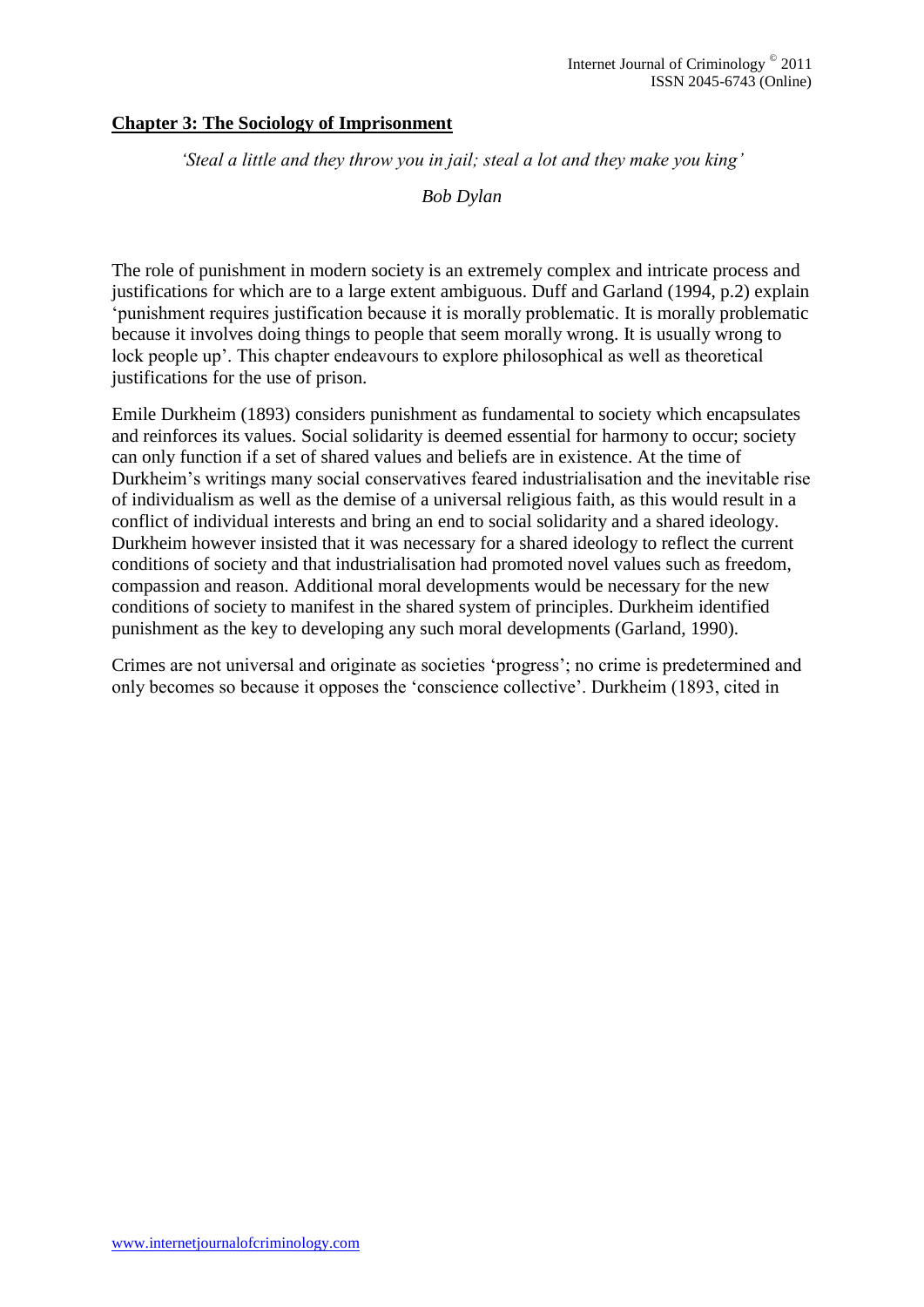Giddens, 1972, p.123-124) writes 'we must not say that an action shocks the conscience collective because it is criminal, but rather that it is criminal because it shocks the conscience collective. We do not condemn it because it is a crime, but it is a crime because we condemn it'. It is for this reason that punishment is demanded. Thus Durkheim considers punishment to be motivated by vengeance and draws attention to an increasing desire to ensure that punishment fits the crime (Garland, 1990). Punishment achieves a natural solidarity, an unintentional reinforcement of shared beliefs and relations which give way to a shared ideology. Thus for Durkheim crime plays an important role in society by introducing new beliefs and in turn allowing progress. He argues that a certain rate of crime is healthy for society to function as it helps to create social cohesion (Valier, 2002).

The idea that the more a society develops the more lenient their penal strategies become is accepted. Garland (1990, p.36) explains how Durkheim considers 'the intensity of punishment has tended to become less, as societies have become more advanced and, at the same time, deprivation of liberty by imprisonment has emerged as the preferred form of punishment'. Durkheim also highlights how a fall in penal austerity has gone hand in hand with a rising dependence upon the prison, thus viewing the prison has a lenient form of punishment. He describes how industrialisation and the rise of individualism have led to an increase in social mobility, necessitating places of confinement for offenders waiting trial. At the same time material conditions, such as fortresses, city walls and gates, as well as the development of military forces, arose and provided the architectural and managerial conditions required for incarceration. Durkheim argues that as other punishments were fading away the prison eventually became a form of punishment within itself (Garland, 1990).

Michael Ignatieff (1983) draws our attention to philanthropic and religious reformers, as well as Jeremy Bentham, who strived to convince politicians that punishments of the body, such as torture and hangings, often carried out in public, were inhumane and barbaric, and that a new form of punishment of imprisonment and hard labour could be equally punitive but humane and even reformative. Even so by drawing upon the work of David Rothman's *The Discovery of the Asylum* (1971) and Michael Foucault's *Discipline and Punish* (1978) as well as his own, Ignatieff explains that the motive for reform was not simply a revolt against brutality but a reflection of class power and ambitious attempts at changing the offenders character. Nevertheless this does not explain the increasing use of imprisonment during the eighteenth century. Ignatieff draws our attention to the discontinuation of transportation in 1776 but highlights how reformers advocated penalties such as hard labour and public fines as opposed to imprisonment.

Cohen (1985, p.23) explains 'Ignatieff's history rejects 'economic determinism' and 'Marxist functionalism'. Nonetheless his work does focus around class conflict; as a consequence of capitalist social relations, the expansion of city populations and a rise in crime, reformers feared for social order. Thus prison was not merely a response to crime but also the social crisis during the eighteenth century (Garland, 1990). Religious reformers, as well as others advocating change, such as progressive employers, magistrates and politicians held their own motives for reform. Firstly was a fear of social disorder; second was their political self interest. In addition there were the religious beliefs of reformers as well as their sense of guilt; members of the capitalist classes accepted they were in some way responsible for the rise in criminal behaviour. Ignatieff (1978) outlines how the prison presented a vision of control and functioned to establish the morality of law and order. Furthermore Ignatieff (1983, p.89) explains 'there cannot be much doubt that the new strategy of mass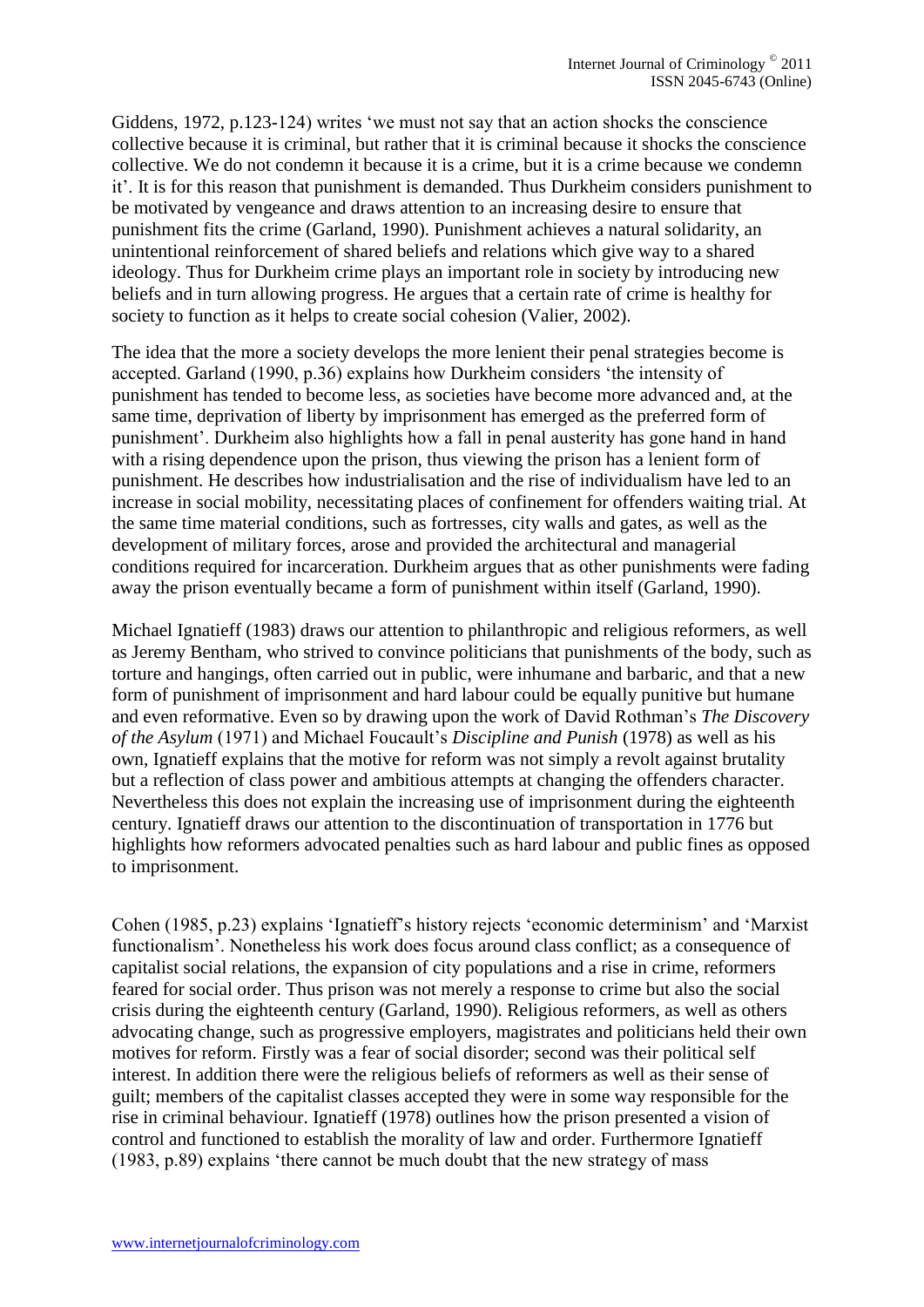imprisonment...in the 1830s, 1840s and 1850s must be seen as a 'response' to the crisis of public order'.

For Michael Foucault prison is a form of social and political control for the wider society and not just an institution which controls crime and criminal behaviour. He highlights how the eighteenth century witnessed an increase in incarceration; a period referred to as 'The Great Confinement' (Foucault, 1971). Drawing upon the work of Foucault, Muncie (1991, p.177- 178) describes how 'the reform of prisoners, education of children, confinement if the insane and supervision of industrial workers all form part of an emerging 'carceral society'. Foucault rejects Durkheim's account and regards prison as simply an institution of power and regulation thrust upon a population and argues how punishment shifted its target from the body to the mind, intending not to take vengeance on the criminal act but to alter the behaviour of the offender. He suggests that prison became concerned with the offender's personality, seeking to understand the reasons behind the criminal act so as to intervene and put an end to any further disobedience. A consequence of such intervention was the proliferation of experts, such as social workers, psychiatrists, and criminologists into the legal process (Foucault, 1977).

When offering an answer as to why prison emerged as a modern form of punishment, Foucault draws our attention to how public executions in France increasingly resulted in rebellious scenes whereby authorities were ridiculed and the condemned offender was converted into a martyr. Towards the turn of the eighteenth century more and more onlookers began to revolt against what they deemed as an unjust attack on 'one of their own' (Garland, 1990). David Phillips (1983, p.64) outlines 'it was the problem of coping with the new urban masses, seen, in the wake of the French and Industrial Revolutions, that fuelled the vigorous debate on the dangerous and criminal classes and the best strategies for maintaining law and order'. He adds that the growth of towns and cities following the Industrial Revolution resulted in previous methods of maintaining law and order becoming redundant. Along with the school, the workhouse and the factory, the prison symbolises the efforts by the state to embed a novel kind of discipline and order into a newly industrialised society.

Much like Ignatieff, Foucault considers the motive for reform to be not a revolt against brutality but an outcome of a change in criminal behaviour, which had become more property orientated and professionalised. The growth of warehouses, factories and workshops, resulted in an increasing risk of theft. Added to this was the expansion of a capitalist economy resulting in the middle classes becoming less tolerant of working class delinquents. Tax and rent avoidance was common, as well as property theft and as a result a more meticulous and uniform system of justice was called for, which would serve to deter the criminality of the working class in a novel and efficient approach. Punishment was modified to combat crime in modern society (Garland, 1990).

Foucault describes how reformers advocated a less barbaric response to criminals and called for the punishment to reflect the offence, thus the sentence would symbolise the law and not political power. He adds that reformers wished for the penalty to be publicly displayed, setting an example for everyone to see. This would mean an assorted array of appropriate public punishments would be required. However this did not occur, what did was the increasing use of imprisonment, which became the model punishment for most offences. Foucault outlines how the emergence of the modern prison did not reflect the wishes of those advocating reform (Foucault, 1977).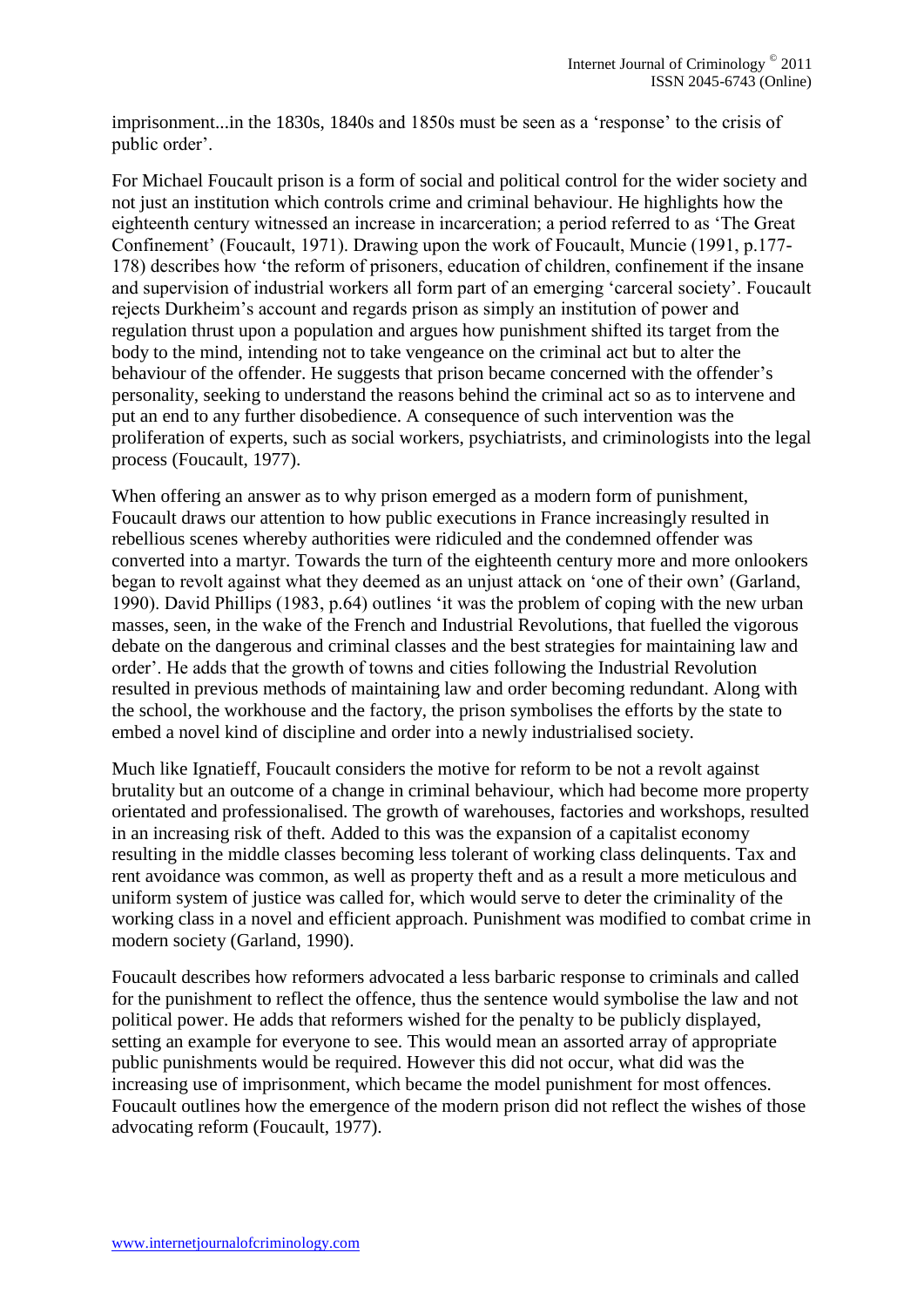Foucault draws attention to the realisation that the body could become a target of power, and improved and controlled without the use of violence. He highlights institutions such as the military, hospitals, schools and workhouses, and how from the sixteenth century onwards, techniques were introduced to control the body. Drawing upon an example of the army, it was the introduction of ranks and files which brought order to a mass of individuals, so each could be inspected in turn; this was soon implemented in schools and workhouses. This meant that bodies could be trained into useful 'machines' and trained to carry out tasks. This procedure requires an assessment of the individual in order to ascertain their behaviour and movements, examination arrangements and surveillance are essential for acquiring such knowledge. In addition by implementing exercises and regime individuals are encouraged to become more self-controlled. The Panoptican, designed by Jeremy Bentham, is regarded by Foucault to exemplify the desire for such knowledge and power (Garland, 1990).

The function of the prison offered new information concerning the criminal that was previously unobtainable. The observation and assessment of prisoners led to the study of individual offenders, to identify what separated them from non-offenders and for what reason they engaged in criminal behaviour. (Garland, 1990, p.148) explains that 'in this sense, the prison led to the discovery of the delinquent'. Thus for Foucault the prison did not discover the criminal but merely created them. Offenders were so categorised and dejected whilst in prison, it was inevitable that upon release they would re-offend, thus turn to a life of crime. By creating the criminal the prison is successful in dividing the working classes, separating crime and politics, and by intensifying the fear of prison, the influence and power of the police is maintained. Furthermore the prison ensures that the career criminal is known to the police allowing for their continued management and surveillance, for this reason the working classes are encouraged to elude the criminal ranks to avoid the threat of prison. Garland (1990, p.150) concludes that 'on this account then, the prison does not control the criminal so much as control the working class by creating the criminal, and, for Foucault, this is the unspoken rationale for its persistence'.

As advocators of Marxism, Georg Rusche and Otto Kirchheimer reject the link between crime and punishment, and highlight the successive alterations in the mode of production which occurred simultaneously with changes to the infliction of punishment. In their discussion on the emergence of prison they discard any notion of a pursuit for a more humanitarian approach, but suggest a mere concern for a more productive labour force (Valier, 2002). Our attention is drawn to transportation, they argue that such a sentence was not a result of a more benign method of punishment, offering criminals a fresh start, but simply a means of solving the shortage of free labour in the colonies during a time when there was an excess of labour in England (Mathews, 1990).

The motive for reform was not humanity but economics, Muncie (1991, p.174) explains that 'they argue that the shift from corporal and capital punishment to systems of incarceration was rendered necessary by the underlying aim of capitalism to socialise production and create a submissive and regulated workforce'. The modern prison was intended to instil discipline and control, thus ensuring the criminal eligible for the marketplace. In the main however the focus of their work was to identify why it was that certain modes of punishments were employed above others through the course of history. They argue that penal policy is simply an additional means of controlling the poor. Georg Rusche (1933, cited in Garland, 1990, p.91) disputes that 'the criminal law and the daily work of the criminal courts are directed almost exclusively against those people whose class background, poverty, neglected education, or demoralisation drove them to crime'. He adds that the history of punishment is a history of class relations between the bourgeoisie and proletariat. Writing some years later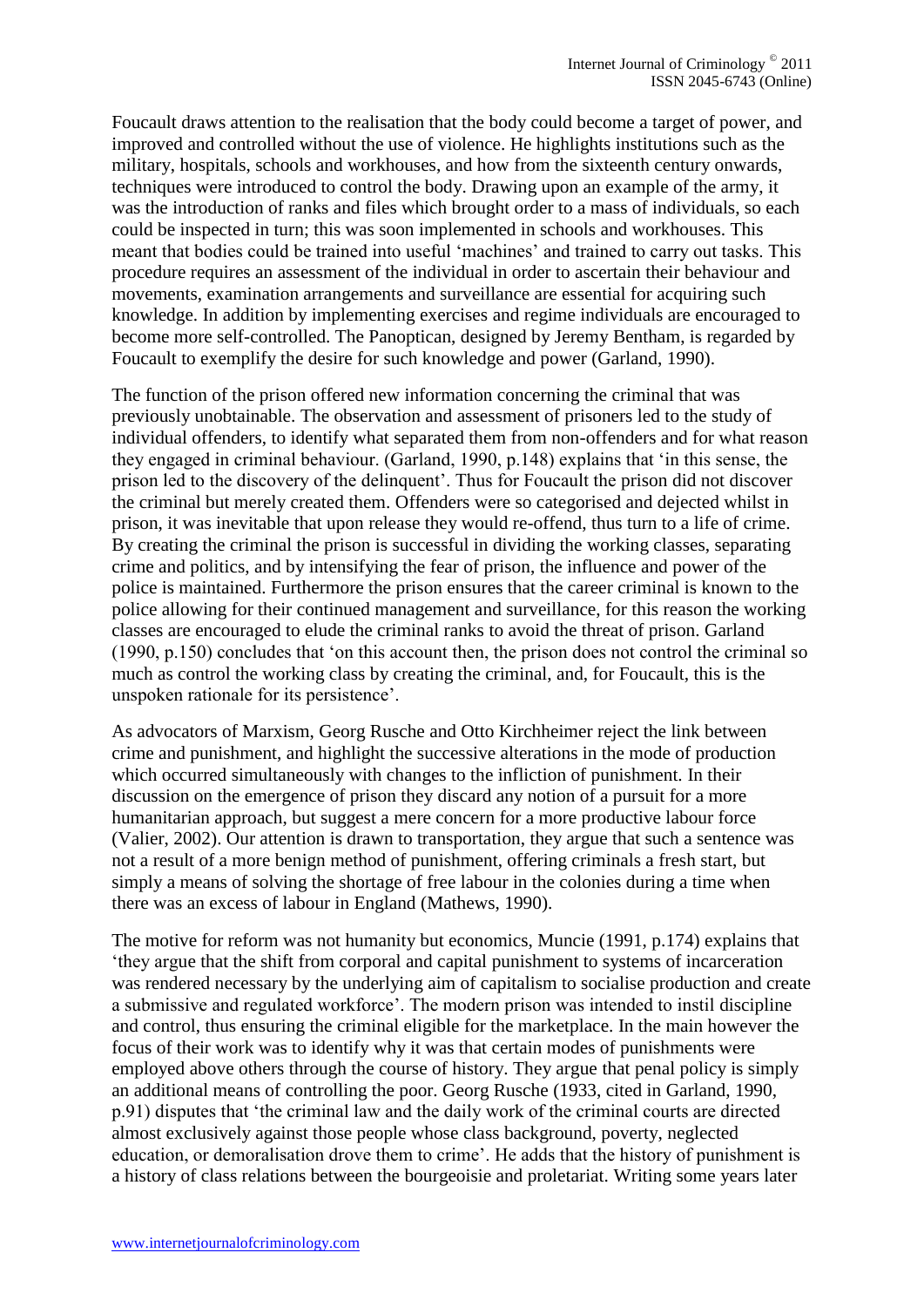Stanley Cohen was of the same opinion of Rusche and Kirchheimer and considers prison as a repressive form of social control and the product of tension between classes in a capitalist society. Whilst protecting and endorsing the interests of the bourgeoisie, the political and economical suppression of the working class is preserved. Cohen questions the motive for reform and suggests society, including the reformers themselves, were under the false impression that the changes which occurred were rational, benevolent and progressive (Cohen, 1985).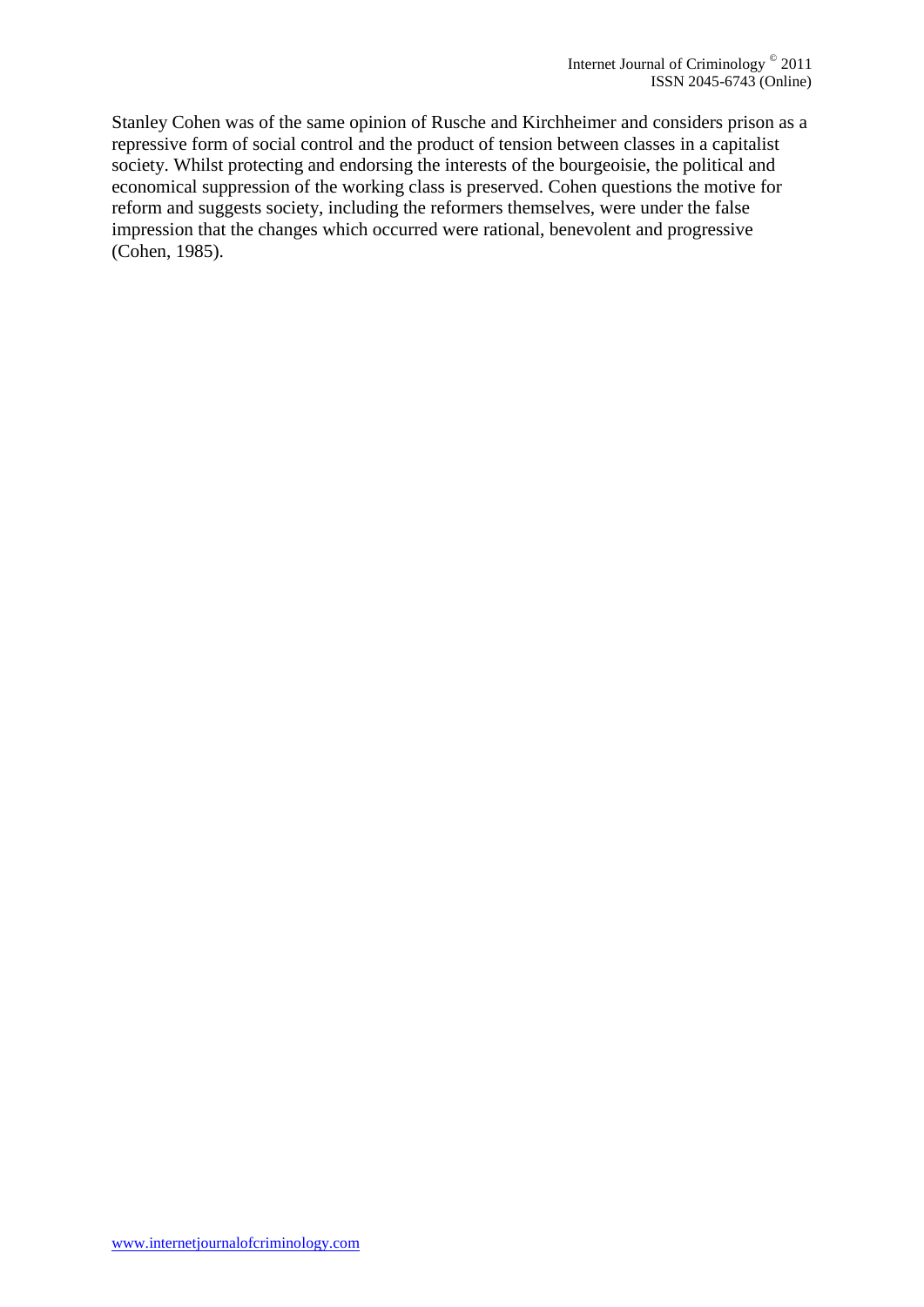#### **Chapter 4: Loic Wacquant and the Mass Imprisonment of African Americans**

*'It is only after slavery and prison that the sweetest appreciation of freedom can come'*

#### *Malcolm X*

Loic Wacquant draws our attention to the extraordinarily high prison populations, witnessed in advanced societies at the turn of the twenty first century and argues how imprisonment can be implemented as a means of controlling social insecurity. Wacquant (2001a, p.404) explains how 'we observe a spectacular rise in the number of people being put behind bars as the state relies increasingly on the police and penal institutions to contain the disorders produced by mass unemployment, the imposition of precarious wage work and the shrinking of social protection'. He adds how, in America, prison has replaced black ghettos as a mechanism for the domination and suppression of a worthless population. This is outlined in his work *Deadly Symbiosis*.

Published in 2001 *Deadly Symbiosis* seeks to explain the over-representation of black male prisoners which has led to mass imprisonment in the United States. Attention is drawn to a sequence of four 'peculiar institutions' which have sought to suppress African Americans throughout the previous 400 years. Wacquant first discusses slavery as a means of suppression, followed by the Jim Crow laws and subsequent regime. Next he argues the emergence of the urban black ghetto as a means of controlling African Americans before disputing how it is now the function of the carceral system to control and dominate a superfluous population. For Wacquant the ghetto and the prison have almost become interchangeable, for their functions, structures and cultures are not dissimilar. Both consist of young black males considered superfluous to a deregulated wage-labour market. Furthermore economic and political forces have resulted in the ghetto functioning more like the prison, while the prison has come to operate more like the ghetto (Wacquant, 2001b).

The number of imprisoned black males in the United States has escalated at a rate never witnessed before. African Americans, together with Latin Americans, now comprise nearly 70% of the US prison population. Wacquant refers to the 'War on Drugs' launched by Ronald Reagan, as the catalyst for the ever increasing rates of imprisonment, as well as the mounting disparity between white and black inmates. Some parts of the US have witnessed the imprisonment of black males at a rate ten times higher than those of European origin. A study by Mauer (1997) is cited, which established how in the District of Columbia, during 1994, blacks were thirty five times more likely to be incarcerated than whites (ibid).

Wacquant argues that slavery, the Jim Crow regime witnessed in the South, and the emergence of urban ghettos in Northern industrial cities, did not only accomplish the recruitment, management and attainment of labour from African Americans, but also ensured their exclusion from society so the nearby 'white neighbourhoods' were not 'infected' by a 'lesser' and 'worthless' race. Nevertheless each 'peculiar institution' would eventually face black resistance and external conflict giving way to the successor regime. During the years 1619-1865 it was slavery which confined and inhibited the life chances of Americans from African descent. By 1808 four million slaves made up North America's labour force and Wacquant (ibid, p.100) adds 'the increase in life expectancy, the growth of the tobacco trade, the need to encourage further voluntary immigration and the relative powerlessness of African captives compared to European migrants and native Americans combined to make slaves the preferred source of labour'.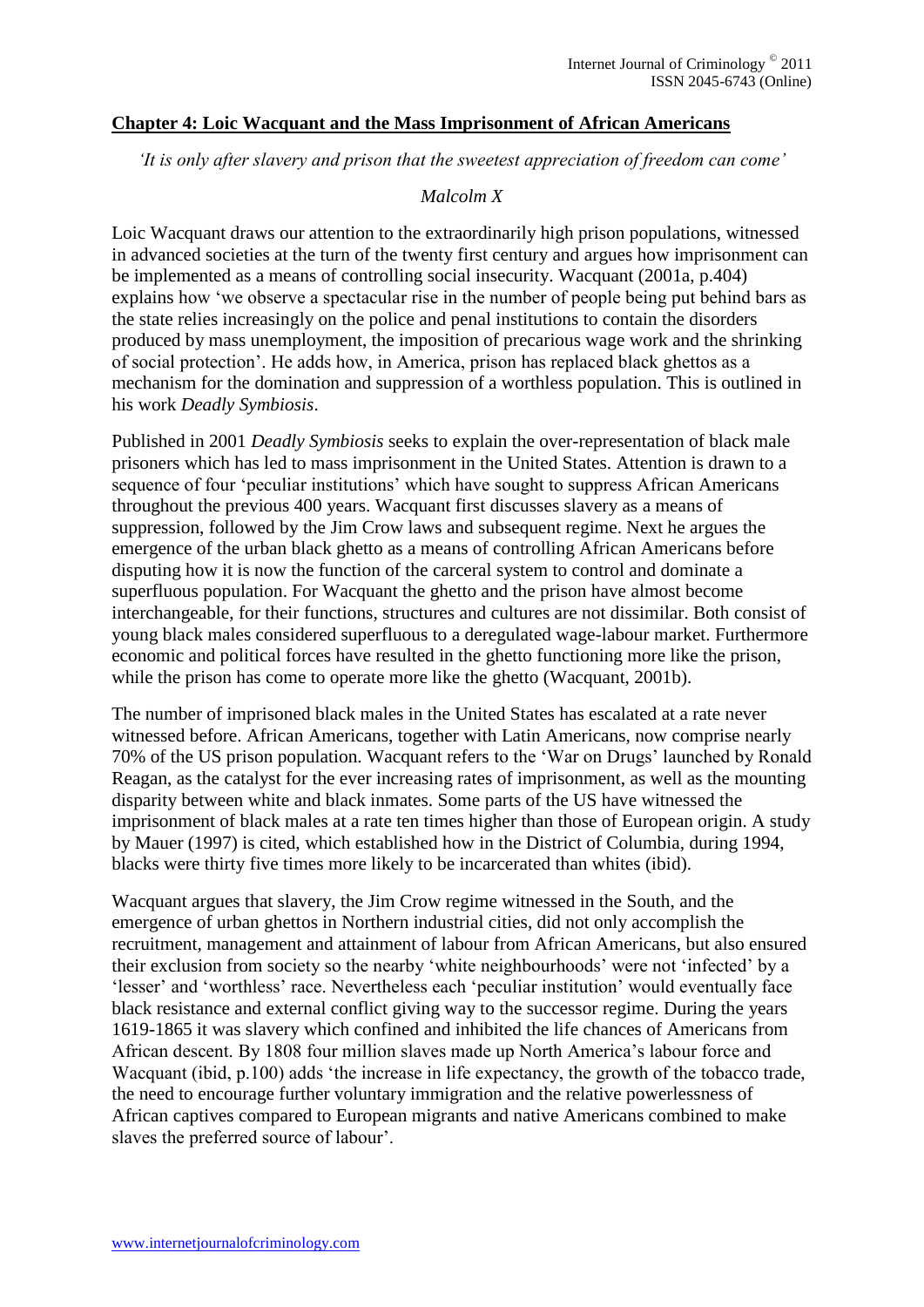Slavery was abolished in 1865; the liberation of African Americans nevertheless threatened their suppressors in two ways. Initially, an expensive and copious workforce no longer existed, furthermore the acquirement of political and universal rights by the black community had the potential to bring to an end their suffering and oppression. However numerous bills were passed to ensure those formerly held captive would remain powerless. Wacquant (ibid, p.100-101) outlines how 'the Jim Crow regime of racial segregation was born which would hold African Americans in its brutal grip for nearly a century in the Southern states and beyond'. Their opportunities for wealth were rigorously impeded, they were forbidden to attend churches and schools along with whites and their education was far inferior to that of their white counterparts. Furthermore they were denied the vote through an array of obstructions ranging from literacy tests, residency requirements and 'grandfather clauses'. Most essential to Wacquant's thesis was the management of blacks into separate neighbourhoods, as well as the segregation of public facilities, such as transportation, movie houses, parks and beaches.

The Jim Crow regime, witnessed in the South, meant millions of blacks escaped the Southern states of America as soon as the opportunity arose. The journey to Northern cities, such as Chicago, Detroit, Philadelphia and New York promised freedom and opportunity. Although their life chances and conditions improved, their desires for racial equality and economic security were still nullified. This time the mechanism used for their containment was the urban ghetto. Wacquant (ibid, p.102) illustrates how 'patterns of ethno-racial discrimination and segregation that had hitherto been inconsistent and informal hardened in housing, schools, and public accommodations, such as parks, playgrounds and beaches'. Jobs were restricted to low-paid, low-skilled, and often physical or servant work and any attempts at settling outside the ghetto resulted in blacks suffering assaults while their homes were attacked by 'neighbourhood improvement societies'. They had little option but to take sanctuary and protection from white rule inside their isolated ghetto.

It is the isolation, closure, separation and control, that the ghetto subjects African Americans to, that gives way for Wacquant's comparison with the prison. He disputes 'this kinship explains why, when the ghetto was rendered inoperative in the sixties by economic restructuring that made African American labour expendable and mass protests that finally won blacks the vote, the carceral institution offered itself as a substitute apparatus for enforcing the shifting colour line and containing the segments of the African American community devoid of economic utility and political pull' (ibid, p.103). Attention is drawn to the dramatic fall in manufacturing establishments and demand for production workers in Chicago during the 1970s, consequently the requirement for black labour was in decline and 'for the first time in American history, the African American was no longer needed in the economic system' (ibid, p.105). As a result the ghetto now functions to simply control a superfluous population. By the 1980s the ghetto had changed dramatically, redundant stores and abandoned buildings were plentiful and the institutions now set up are state organisations, offering degrading welfare programmes, rundown housing and inadequate health and education bodies, characteristic of third world countries.

Furthermore, and most crucially, law enforcement agencies are now operating more and more within ghettos. Wacquant highlights how widespread crime became customary to the Chicago ghetto and how 'resort to violence is the prevalent means of upholding respect, regulating encounters and controlling territory' (ibid, p.107). He refers to the 'prisonisation' of public housing when comparing the ghetto and prison as homeless shelters, retirement homes and hostels, all replicate and appear like incarceration establishments. Furthermore residents of the ghetto are subjected to security patrols, identification checks, random searches, curfews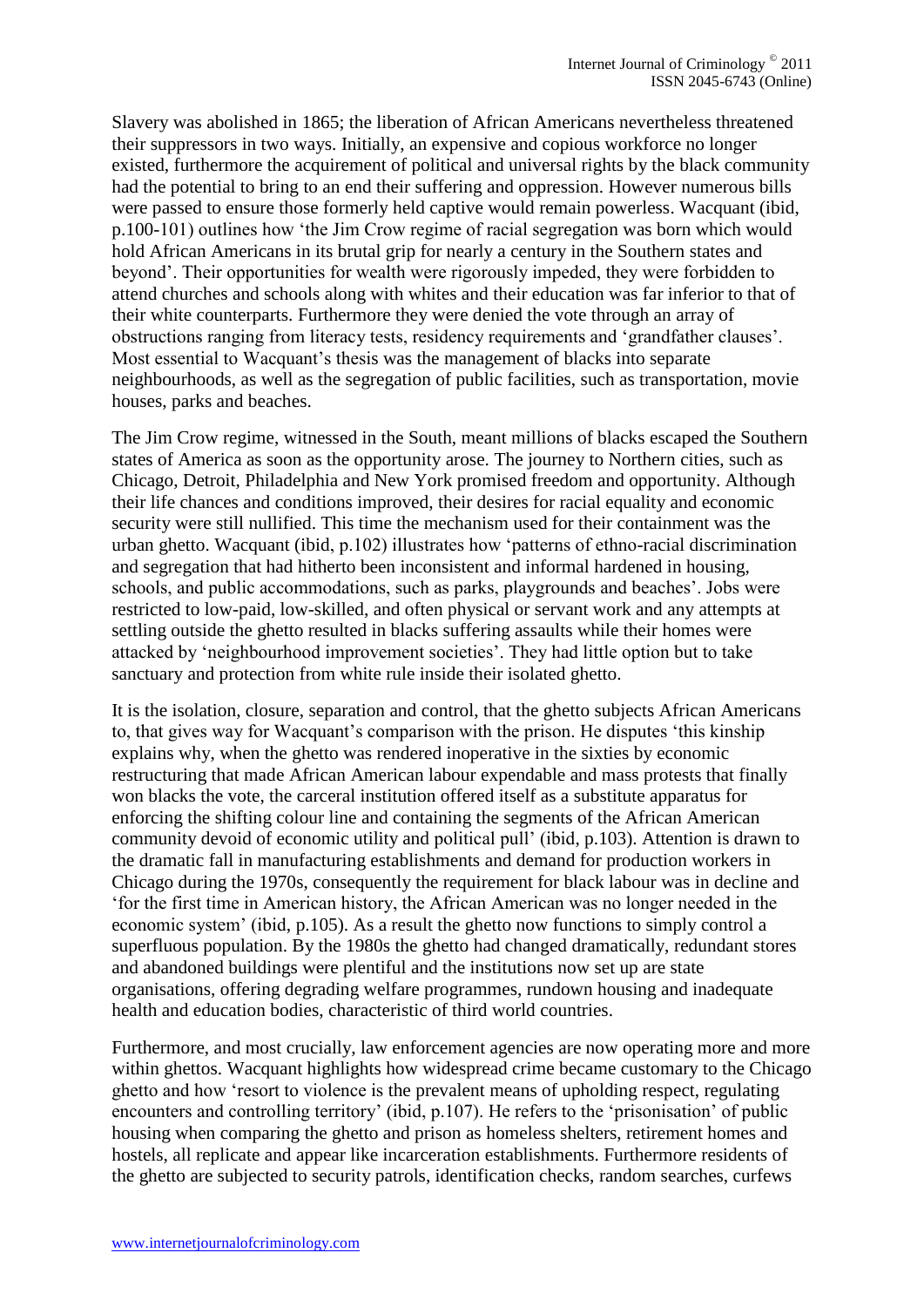and resident counts; all procedures recognisable in prison administration. The Chicago Housing Authority has even resorted to establishing its own police force. Wacquant (ibid, p.108) draws our attention to the observation of an elderly resident in the District of Columbia, 'it's as though the children here are being prepared for incarceration, so when they put them in a real lock-down situation, they'll be used to being hemmed in'. Moreover public schools do not operate to educate, but to ensure security and control, and resemble many prison institutions.

Jerome Miller (1997, p.2) highlights how 'meanwhile, federal, state and local funding of the justice system literally exploded in the 1980s'. The police budget increased by 460% and the money provided to the courts increased even further. By 1990 the apprehension and imprisonment of offenders was costing the United States \$75 billion per annum, and by the middle of the decade the crime control industry was spending over \$200 billion every year. He adds (ibid, p.2) how 'the white majority embraced the draconian measures with enthusiasm, particularly as it became clear that they were falling heaviest on minorities in general and on African American males in particular'.

It is not only the ghetto that has altered but also the prison system, which as Wacquant (2001b, p.109) argues 'gave way to a race-divided and violence-ridden warehouse, geared solely to neutralizing social rejects by sequestering them physically from society'. Our attention is drawn to the racial division witnessed in many American penitentiaries today; the life of a prisoner, including the probability of becoming a victim of violence, is predetermined by their ethnicity, much like within the ghetto. Furthermore street gangs are now prominent within the carceral system and control any illicit economy giving way to an unbalanced and violent prison, in which hostility and disorder is witnessed in the same way as the ghetto. The notion of rehabilitation is far from any US penal thought and the sole purpose of the carceral system is to remove offenders from society, this 'makes the mission of today's prisons identical to that of the classical ghetto, whose *raison d'être* was precisely to quarantine a polluting group from the urban body' (ibid, p.112). The prison has become the ghetto, law and order, and right and wrong are not present; central to the prisoner's mindset is survival and there is no place for reform or rehabilitation.

The prison is associated with the ghetto even further as offenders are subjected to additional penalties beyond their release, the average length a prisoner spends on parole has gradually increased over the previous 20 years and at the same time probation services have increasingly concentrated on security and control, at the expense of housing assistance, occupational training and addiction treatment. Over half of all offenders fail to complete their parole and this group makes up a third of all prisoners. Moreover the records of offenders are made available by authorities in many states across Northern America so potential employers and landlords can readily access the records of ex-offenders on the internet, giving way for further discrimination.

The resemblance between the ghetto and prison is outlined further in that an overwhelming majority of prisoners originate from black discriminated neighbourhoods; during the 1980s three out of every four prison inmates in New York lived in one of only seven black and Latino neighbourhoods throughout New York City. These inmates are housed in institutions controlled by officers who are disproportionally white. Thus for Wacquant the prison is very much a means of controlling a superfluous population. Moreover prisoners are prohibited from entering further education, in an attempt to split the divide between criminals and 'law abiding citizens' further still, even though educational programmes have proven to reduce recidivism. Ex-prisoners are also denied public aid, such as Medicaid, public housing and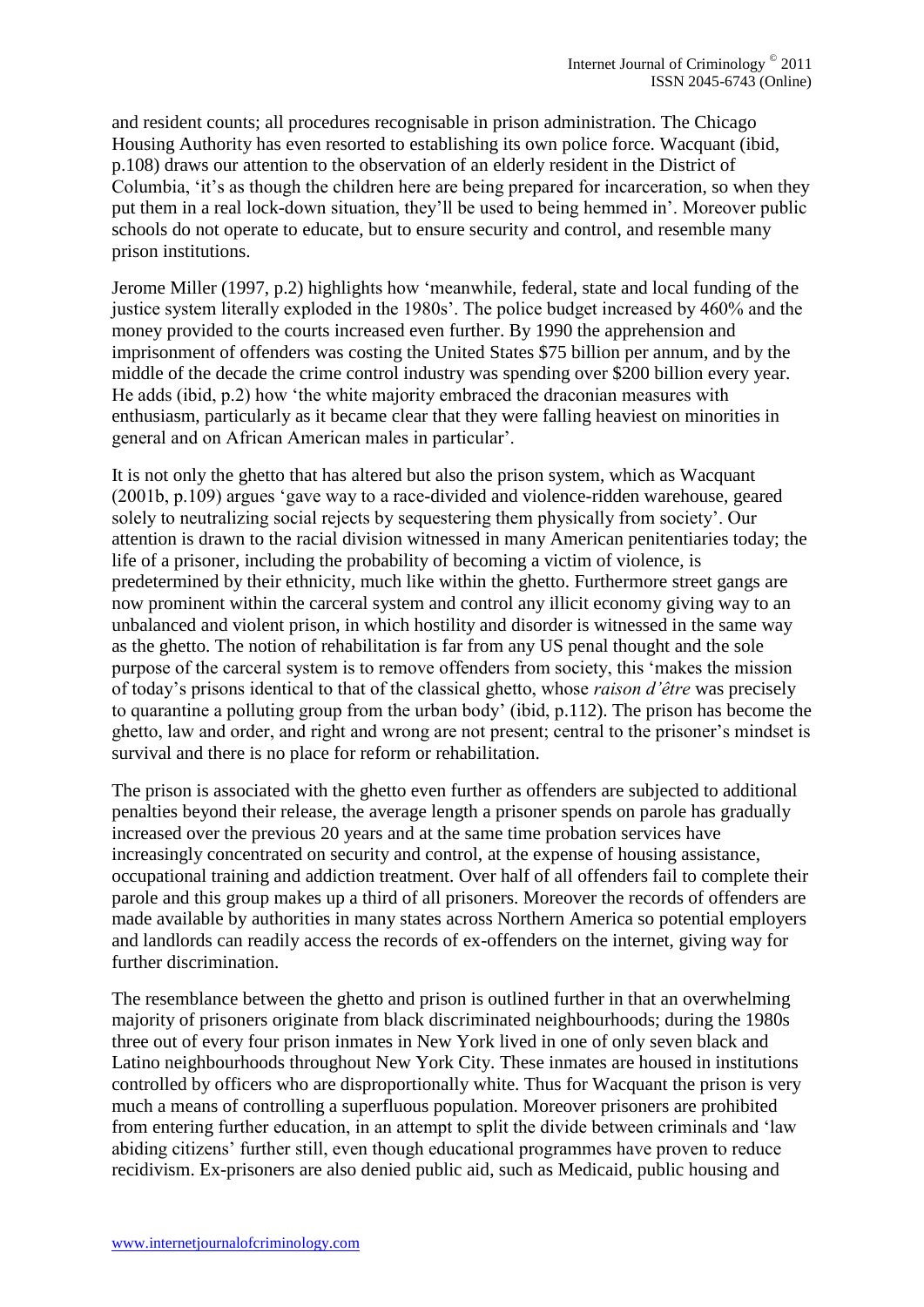other forms of assistance. This oppression outside of prison walls has led Wacquant (ibid, p.121) to conclude that 'lower class African Americans now dwell, not in a society with prisons as their white compatriots do, but in *the first genuine prison society* of history'.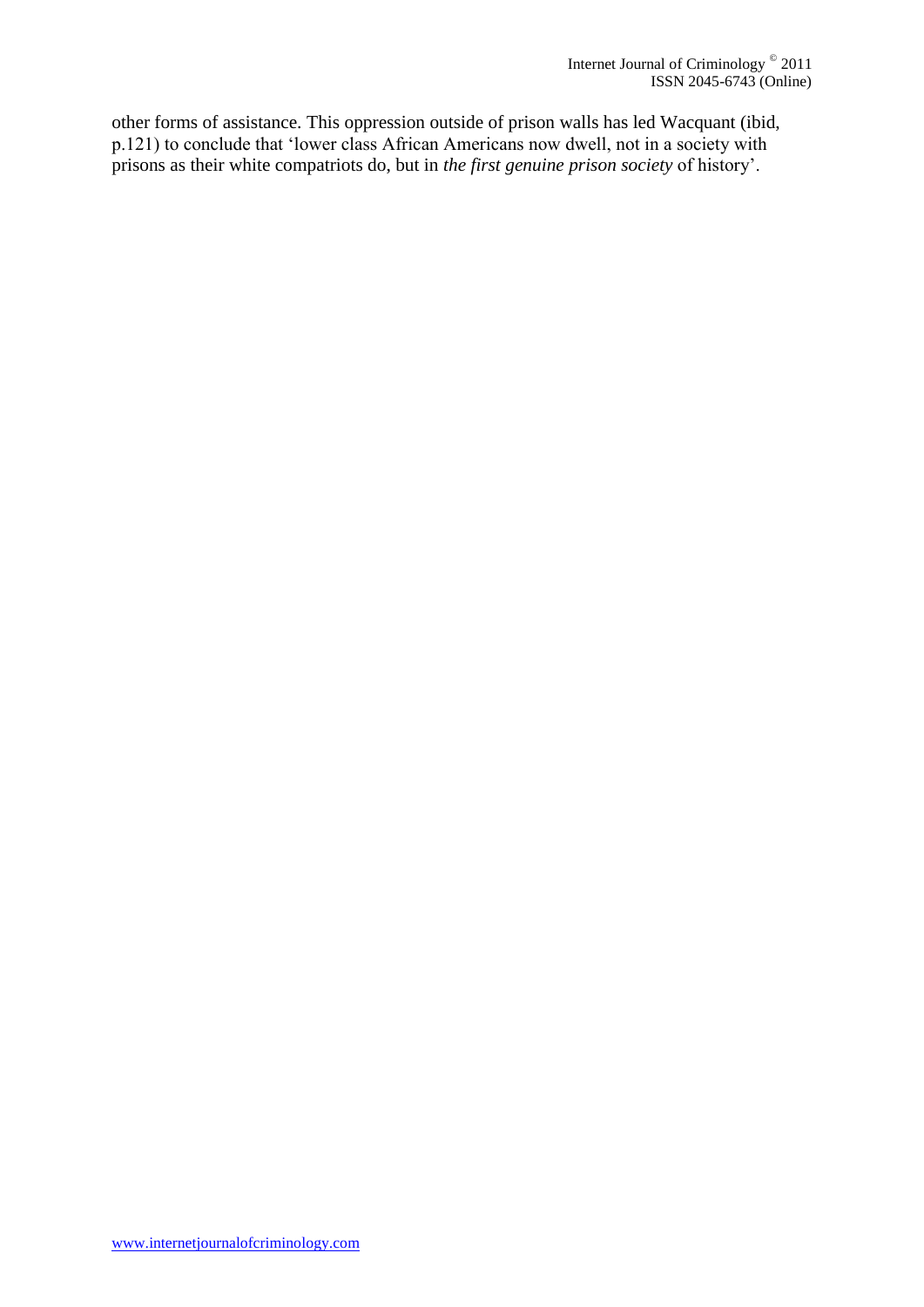#### **Chapter 5: Discussion**

*'Law grinds the poor and rich men rule the law'*

## *Oliver Goldsmith*

Durkheim's thesis is often rejected when analysing punishment in modern society as much of his work is drawn from ancient or small scale civilisations. He considers punishment to be 'propelled by irrational, emotive forces which sweep up society's members in a passion of moral outrage' (Garland, 1990, p.26). He writes that actions only become criminal because they oppose the 'conscience collective' and result in ceremonial rituals, often marked with religious overtones, against the offender in order to restore moral order and introduce new beliefs.

Even so emotive acts of revenge no longer constitute punishment and have been replaced by a rational criminal justice system; today the public is not immediately responsible for the administration and supervision of punishment. Durkheim identifies this but remains adamant that public outrage and resentment still provide the motivation for punishment which is merely controlled by the state. He fails to acknowledge that punishments inflicted by central government are not always met with agreement by members of society; indeed many social commentators, including Wacquant, have argued for the abolishment of prisons (Sim, 2009). In 2007 former frontbench Liberal Democrat MP Mark Oaten suggested abolishing all prisons (BBC News, 2007). He argues they are ineffective and should be replaced with drug rehabilitation units, education and training centres along with mental health units.

Furthermore at the time of Durkheim's writings Parliament only represented a tiny minority of the general population as only 3% were entitled to vote. Parliament was elected by the aristocracy who made laws to benefit themselves (Crime and Punishment, 2007). Nevertheless Durkheim argues that a certain rate of crime is healthy for society to function; this cannot be ignored as criminal behaviour creates employment. If criminal behaviour was eradicated then 44,000 prison officers (Joyce, 2006), 141,000 police officers (Home Office, 2011) and 20,000 probation officers (National Offender Management Service, 2005) would find themselves unemployed, along with magistrates, judges, social workers, lawyers, criminologists and alike. However, this results in the predicament of what to do with those who transgress from the law.

Those who broke the law towards the end of the eighteenth century were subjected to torture and often sentenced to death. As the ruling classes sought to protect their interests' trivial crimes such as 'stealing turnips, writing threatening letters or impersonating an outpatient of Greenwich Hospital' (Hopkins Burke, 2005, p.3) were punished by the death penalty. Today similar trivial acts, such as smoking in public or failing to obtain a passport for a pet donkey (Scott and Codd, 2010) can result in a term of imprisonment. Michael Ignatieff (1983) argues the transformation from capital punishment to imprisonment was not simply a revolt against brutality but a reflection of class power and attempts at changing the offender's character; and overall a response to social disorder. The prison was valued as 'reformers succeeded in presenting it as a response, not merely to crime, but to a whole social crisis of the period, and as part of a larger strategy for political, social and legal reform' (Garland, 1990, p.126).

In 1789 the French Revolution began, which had a significant influence on British politics as leading politicians were 'fearful that revolution would spread to Britain' (BBC History,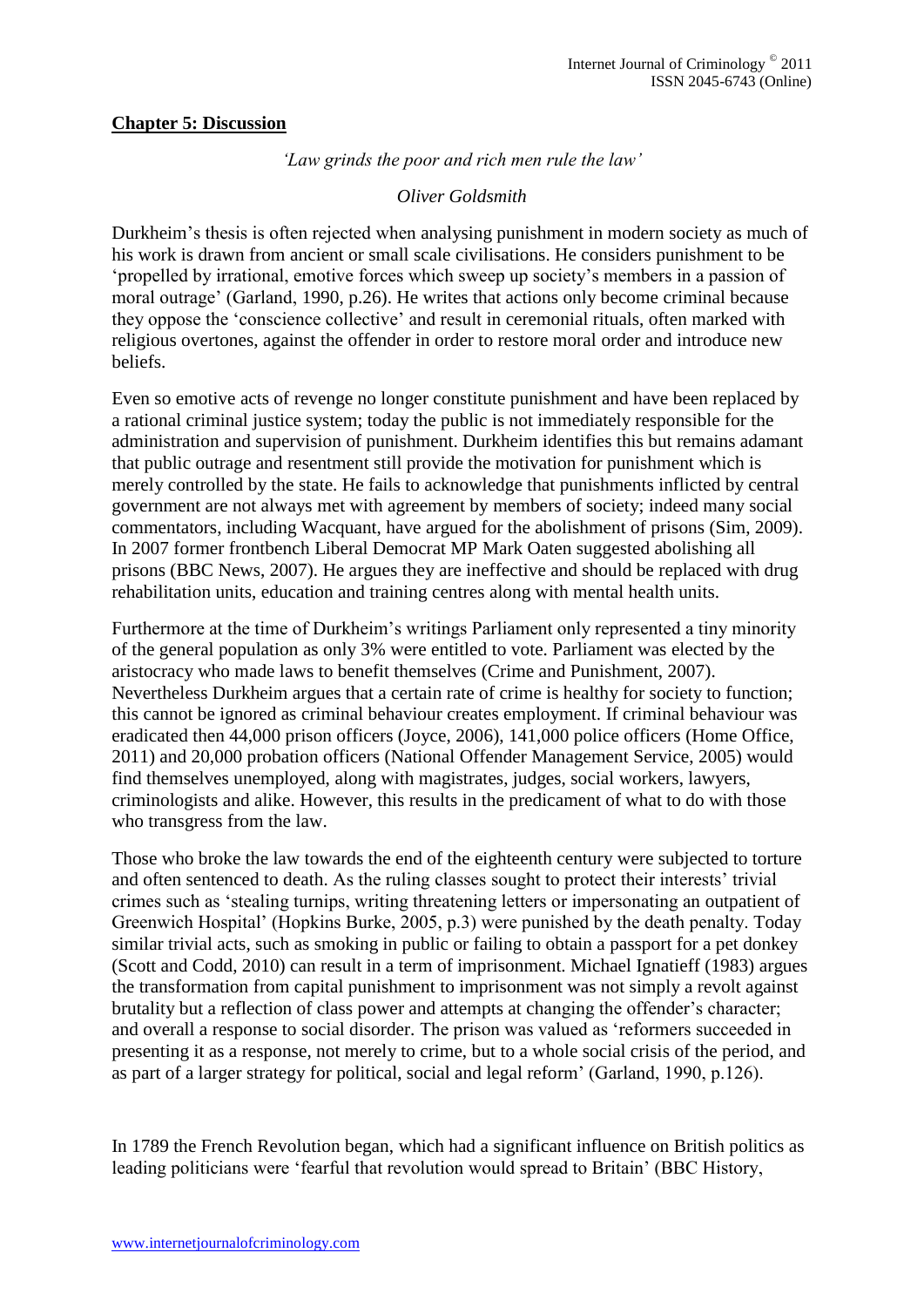2011). In addition the Industrial Revolution was gaining momentum and as a result towns and cities were expanding, as was warehouses, factories and workshops (Philips, 1983). Consequently crime rates were increasing and a new strategy for maintaining law and order was essential. Public executions in France increasingly resulted in rebellious scenes and the condemned offender was often viewed as a martyr, furthermore onlookers began to revolt against what they deemed as an unjust attack on one of their own. As a result imprisonment became the model punishment for most offences (Foucault, 1977) and in 1816 the first prison institution to be paid for by central government opened at Millbank (Flynn, 1998).

Foucault (1977) suggests that as a result of imprisonment punishments altered their target from the body to the mind in an attempt to amend the criminal's behaviour and put an end to any future disobedience; this epitomises the power of the state over the criminal. Even so the reformation of prisoners can only be construed as progression in an attempt to prevent criminal behaviour. Speaking in 2010 Justice Secretary Kenneth Clarke declared 'just locking people up without actively seeking to change them is what you would expect of Victorian England' (cited in Travis and Sparrow, 2010). Foucault adds that the prison does not merely control the criminal but control the working class by creating the criminal and that this is 'the unspoken rationale for its persistence' (Garland, 1990, p.150). He offers little evidence for such an assumption but this could be compared with the notion of general deterrence. By punishing an offender with a term of imprisonment others will be deterred from committing the same offence (Coyle, 2005).

However an overwhelming number of prisoners originate from working class backgrounds (Social Exclusion Unit, 2002) even though white collar crime has been increasingly exposed. Such crimes can drastically reduce government resources and even result in death through negligence. Tombs (1999, p.77) argues the number of unlawful workplace deaths 'vastly outweighs the number of recorded homicides'. During 1994-95 as many as 1316 deaths occurred through the course of employment. Even so Croall (2001, p.1) states 'although these activities are subject to criminal law and criminal justice, they are not regarded as crime in the same way as burglary, robbery or assault, and they are less likely to promote calls for tougher policing and punishment'. In 1998 only 4,100 offenders out of 19,600 who were convicted of fraud were sentenced to custody. Furthermore of men aged 21 and over only 57% convicted of fraud were imprisoned, compared to 79% convicted of burglary and 92% convicted of robbery.

For Foucault prison is a form of social and political control for wider society and not just criminals. The notion of political prisoners is not often associated with a democracy such as the UK. However following 9/11 and the 7/7 bombings in London draconian laws were passed for fear of social security and the consequences for some were extreme. A vast array of legislation was passed and in 2004 terror suspects were detained in HMP Belmarsh for 3 years without the right to trial (Crime and Punishment, 2007). Furthermore under counterterrorism laws the police have the power to detain terror suspects for 28 days without charge (Travis, 2011). Waugh (2001) highlights how 'internment without trial has been used before, for example against Northern Ireland terrorist suspects in the 1970s and German citizens during the Second World War'. When national security is placed under threat the law offers a fine balance between protecting people and providing them with freedom. Crime and Punishment (2007) disputes 'we all want laws to protect us but if we take our eye of the ball they can all too easily be used to control us'.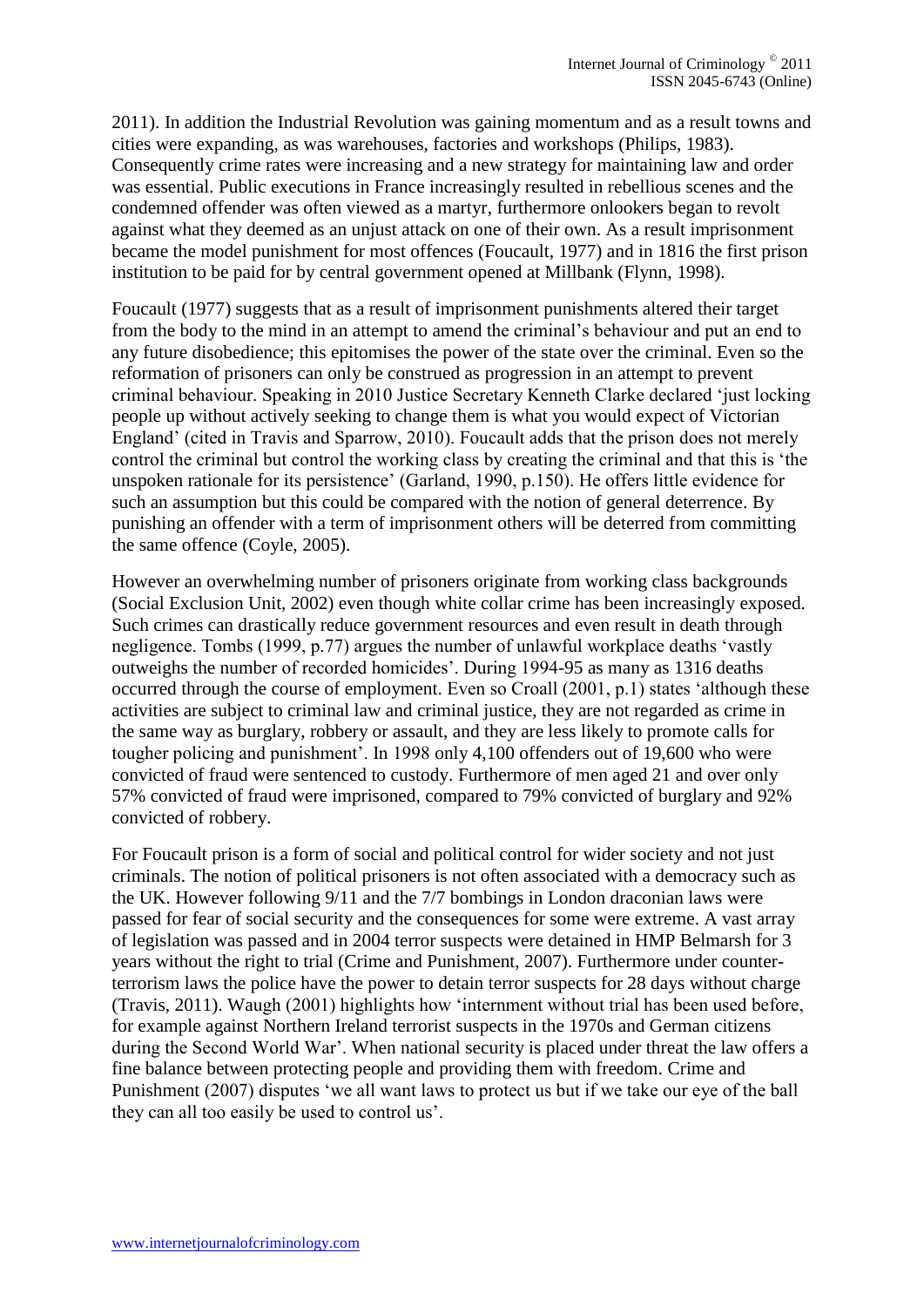Rusche and Kirchheimer argue a desire for economic gain and a 'submissive and regulated workforce' (Muncie, 1996, p.174) was the reasoning behind the expansion of prison. This may have been accurate during the Industrial Revolution but they offer no explanation for high prison population rates during times of economic downturn. However Loic Wacquant (2001b) draws attention to the disorders produced by mass unemployment and the imposition of precarious wage work which has led to a spectacular rise in the number of people being put behind bars. Rusche, Kirchheimer and Wacquant noted however that those behind bars are often those who are socially excluded and 'whose class background, poverty, neglected education, or demoralisation drove them to crime' (Rusche, 1933, cited in Garland, 1990, p.91).

Prisoners in England and Wales are often those considered superfluous to society and are 'largely the poor and disadvantaged, those with mental health needs and drug or alcohol addictions' (The Report of the Commission on English Prisons Today, 2009, p.11). This dissertation does not advocate the abolishment of prison and accepts a proportion of offenders are a danger to society and should therefore be incarcerated; offences such as murder, rape and violence should result in imprisonment. In 2009 however these offenders only accounted for 32,290 prisoners out of a total of 81,831. Robbery, burglary and theft accounted for 24,163 prisoners (Ministry of Justice, 2010). Such acquisitive crime is often committed in order to fund drug addiction. Philip Bean (2002) estimates 'a male drug user is likely to commit 80-100 serious property offences per year'. Moreover evidence indicates high levels of drug use are associated with high levels of crime. Poverty, unemployment and social exclusion are all associated with drug use (Drugscope, 2010). Drug offenders themselves accounted for 12,615 inmates (Ministry of Justice, 2010). A large proportion of these prisoners will re-offend upon release; 'fifty eight percent of all adults, 78% of all young offenders under the age of 21, and 88% of all children aged 15-18 reoffend within 2 years of release' (Ramsbotham, 2005, p.70).

In 1997 the New Labour government introduced a variety of social and economic policies to address the problems highlighted by the Social Exclusion Unit. Attempts were made to tackle social factors perceived to contribute to crime, such as reducing unemployment, truancy, exclusion, income inequality and improving literacy levels of children in care. The new government also aimed to abolish child poverty within 20 years. Joyce (2006, p.454) outlines how 'Labour's approach to social exclusion further reflected the belief that children who were exposed to multiple risks were more likely to offend'. Nonetheless the disparity between the rich and poor, urban decline and social disadvantages including child poverty were not improved and Labour failed to achieve its targets; the gap between the rich and poor actually increased (Joyce, 2006). Furthermore the Labour government introduced over 3,000 new criminal offences whilst in power, many increasing the authority of the state and police (Crime and Punishment, 2007). Consequently prison population rates continued to rise at record levels and the Ministry of Justice anticipate that the number of offenders behind bars will reach 95,800 by 2015 (Scott and Codd, 2010).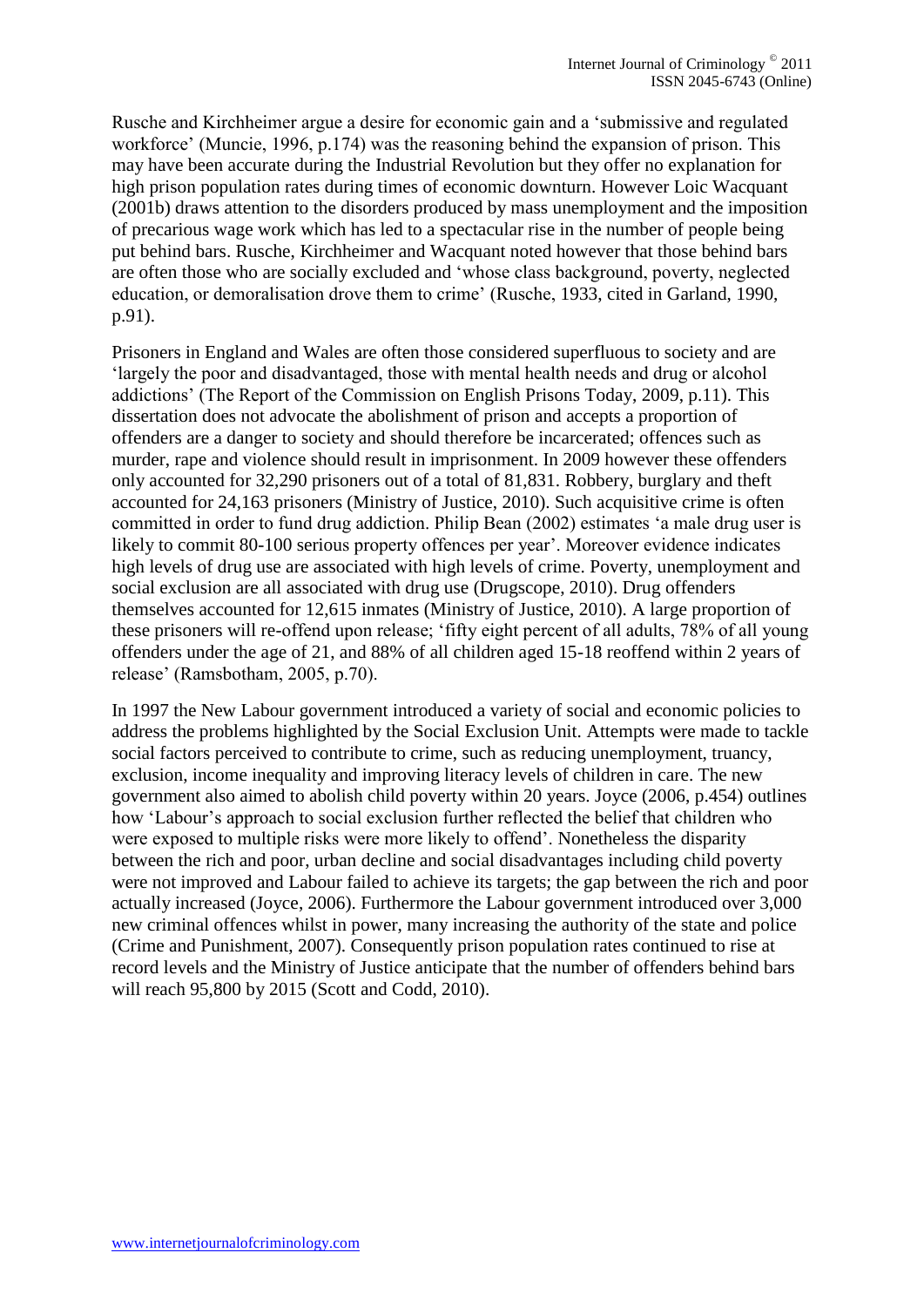## **Chapter 6: Conclusion**

*'Jails and prisons are the complement of schools; so many less as you have of the latter, so many more must you have of the former'*

#### *Horace Mann*

Although the earliest use of imprisonment dates back to the ninth century prisons in the modern sense became the prominent form of punishment around 200 years ago. Prior to this transportation was in regular use, however as a result of the American War of Independence in 1776 offenders had nowhere to be sent and Parliament began to search for alternative punishments. The notion that imprisonment could be used as a key punishment was embodied in the Penitentiary Act 1779. Nevertheless following the colonisation of Australia in 1788 a further one hundred a sixty thousand convicts were sentenced to transportation. Rusche and Kirchheimer argue that transportation was a means of solving the shortage of free labour in the colonies during a time when there was excess labour in England. However by the nineteenth century the Industrial Revolution was well underway and as a result transportation had been abandoned. By this time the government had gained control of prisons and the reformation of offenders proved a focal point. Thus during this period the primary intention of imprisonment was to create a submissive and regulated workforce.

Along with transportation the death penalty was a common form of punishment as the ruling class sought to protect their interests. Shortly before the nineteenth century offenders were put to death for trivial crimes such as writing a threatening letter or stealing turnips. During the 'Bloody Code' over 10,000 offenders were sentenced to death. However the French Revolution had begun where public executions increasingly resulted in rebellious scenes that resulted in the condemned offender being converted into a martyr. Moreover onlookers began to revolt against an unjust attack on 'one of their own'. Parliament was fearful that revolution would spread to Britain and a novel form of punishment was desired. Moreover the expansion of cities and the growth in warehouses and factories as a result of the Industrial Revolution meant that crime rates were rising. Thus it was a result of the crisis over public order in the wake of the French and Industrial Revolutions that prisons became the prominent form of punishment.

Agreement on the function of imprisonment has never been reached in England and Wales and there exists no universal agreement over the rationale of imprisonment. Even so four explicit functions have been identified, which include the protection of the public, rehabilitation, deterrence and as a punishment in its own right. Today, the notion of rehabilitation has found prominence once again in our prison system. There are also prisoners who are ineligible for parole in order to protect the public. Moreover prison also operates as a deterrent; thus these explicit functions can operate together. However this dissertation has shown that the rate of imprisonment is not determined by crime rates; therefore other factors seem to influence the rate of imprisonment in England and Wales.

Rusche and Kirchheimer draw attention to economic gain and a submissive and regulated workforce as the rationale for imprisonment; this may be the case during the Industrial Revolution but this notion is rejected during times of economic downturn.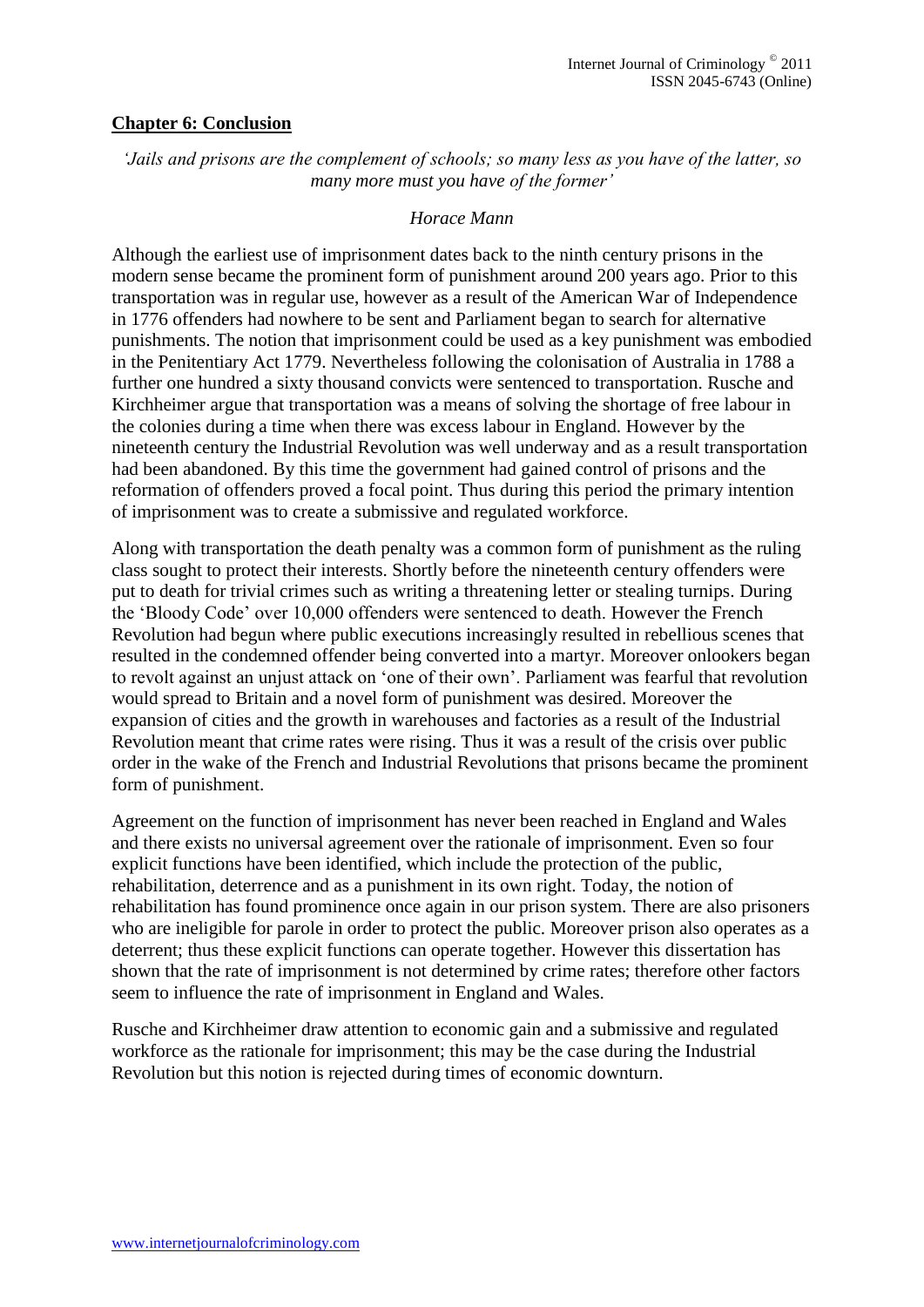# **References**

BBC News (2007) *Abolish all prisons, says Oaten.* [Online] (Updated 08 Aug 2007) Available at: [http://news.bbc.co.uk/1/hi/uk\\_politics/6935370.stm](http://news.bbc.co.uk/1/hi/uk_politics/6935370.stm) [Accessed 22 March 2011].

BBC History (2011) *Britain and the French Revolution.* [Online] (Updated 17 Feb 2011) Available at:

[http://www.bbc.co.uk/history/british/empire\\_seapower/british\\_french\\_rev\\_01.shtml](http://www.bbc.co.uk/history/british/empire_seapower/british_french_rev_01.shtml) [Accessed 23 March 2011].

Bean, P. (2002) *Drugs and Crime.* Devon: Willan Publishing.

Cavadino, M. and Dignan, J. (2007) *The Penal System: An Introduction*, 4<sup>th</sup> Edition. London: Sage Publications.

Cohen, S. (1985) *Visions of Social Control.* Cambridge: Polity Press.

Coyle, A. (2005) *Understanding Prisons: Key Issues in Policy and Practice.* Berkshire: Open University Press.

Crewe, B. (2007) The Sociology of Imprisonment. In Y. Jewkes, eds. (2007) *Handbook on Prisons.* Devon: Willan Publishing. Ch.6.

Crime and Punishment (2007) [DVD] London: DCD Media. (Presented by Tony Robinson).

Croall, H. (2001) *Understanding White Collar Crime.* Berkshire: Open University Press.

Crow, I. (2001) *The Treatment and Rehabilitation of Offenders.* London: Sage Publications.

Drugscope (2010) *How Much Crime is Drug Related?* [Online] Available at: <http://www.drugscope.org.uk/resources/faqs/faqpages/how-much-crime-is-drug-related> [Accessed 24 March 2011].

Duff, R.A. and Garland, D. (1994) Introduction: Thinking about Punishment. In A. Duff and D. Garland, eds. (1994) *A Reader on Punishment.* Oxford: Oxford University Press.

Flynn, N. (1998) *Introduction to Prisons and Imprisonment.* Winchester: Waterside Press.

Foucault, M. (1971) *Madness and Civilisation.* London: Tavistock.

Foucault, M. (1977) *Discipline and Punish: The Birth of the Prison.* Harmondsworth: Penguin.

Garland, D. (1990) *Punishment and Modern Society: A Study in Social Theory.* Oxford: Clarendon Press.

Gatrell, V.A.C. (1994) *The Hanging Tree: Execution and the English People 1770-1868.*  Oxford: Oxford University Press.

HM Prison Service (2011) *Statement of Purpose.* [Online] Available at: <http://www.hmprisonservice.gov.uk/abouttheservices/statementofpurpose/> [Accessed 01 March 2011].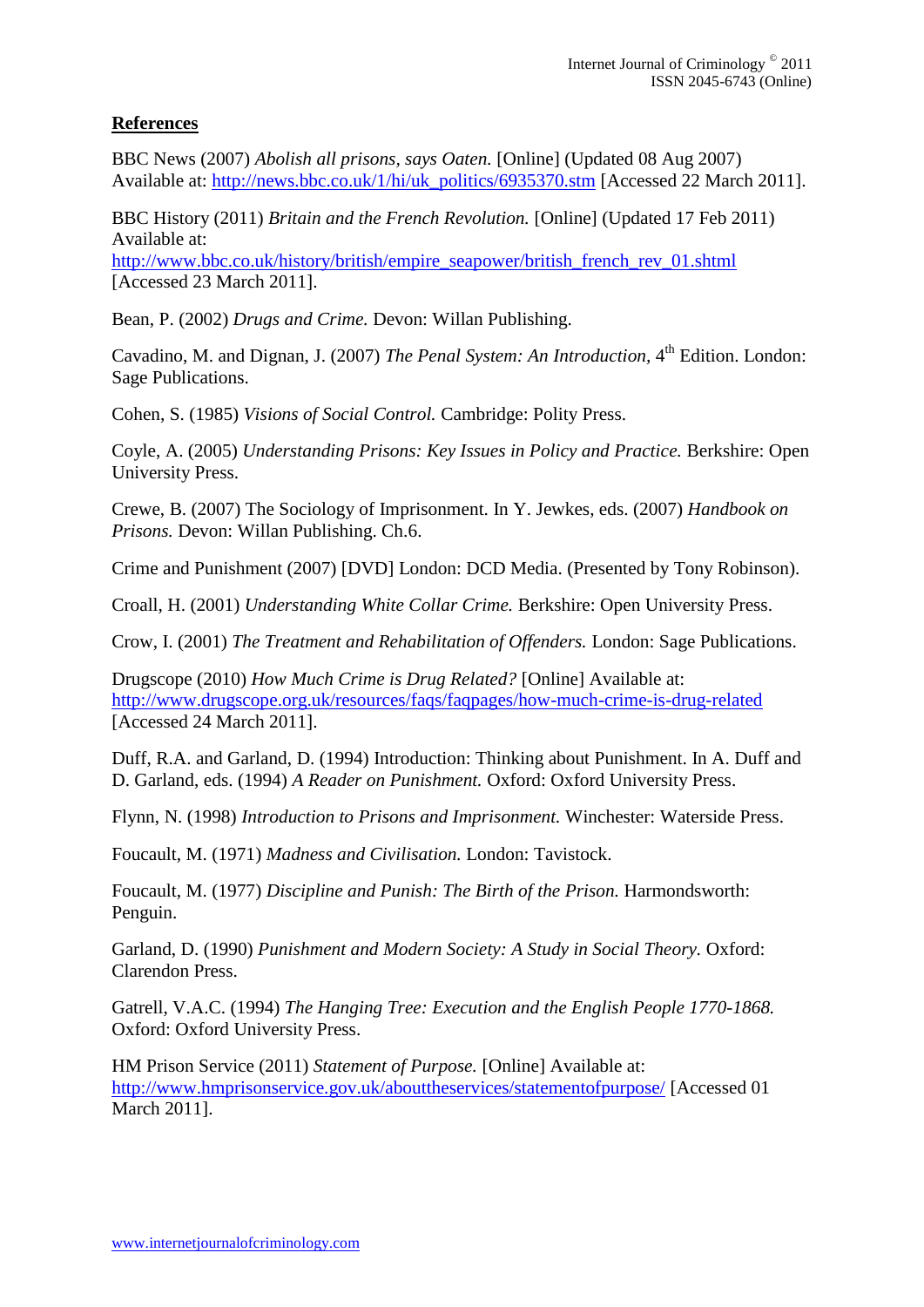Home Office (2011) *Statistical News Release: Police Service Strength, England and Wales, 30 September 2010.* [Online] London: Home Office. Available at: <http://rds.homeoffice.gov.uk/rds/pdfs11/hosb0311snr.pdf> [Accessed 22 March 2011].

Hopkins Burke, R. (2005) An Introduction to Criminological Theory, 2<sup>nd</sup> Edition. Devon: Willan Publishing.

Housing Justice (2011) *Westminster Council Announce Plan to Outlaw Homeless People Sleeping and Eating in Victoria.* [Online] London: Housing Justice. Available at: [http://www.housingjustice.org.uk/site/publications/hj/Press%20releases/Press%20release%20](http://www.housingjustice.org.uk/site/publications/hj/Press%20releases/Press%20release%2025%2002.pdf) [25%2002.pdf](http://www.housingjustice.org.uk/site/publications/hj/Press%20releases/Press%20release%2025%2002.pdf) [Accessed 02 March 2011].

Ignatieff, M. (1978) *A Just Measure of Pain: The Penitentiary in the Industrial Revolution.*  London: Macmillan.

Ignatieff, M. (1983) State, Civil Society and Total Institutions: A Critique of Recent Social Histories of Punishment. In S. Cohen and A. Scull (1983) *Social Control and the State.*  Oxford: Martin Robertson.

Joyce, P. (2006) *Criminal Justice: An Introduction to Crime and the Criminal Justice System.*  Devon: Willan Publishing.

Matthews, R. (1990) *Doing Time: An Introduction to the Sociology of Imprisonment.*  Hampshire: Macmillan Press.

Miller, J.G. (1997) *Search and Destroy: African American Males in the Criminal Justice System.* Cambridge: Cambridge University Press.

Ministry of Justice (2009) *The Howard League for Penal Reform AGM.* [Online] Available at:<http://www.justice.gov.uk/news/sp211107b.htm> [Accessed 01 March 2011].

Ministry of Justice (2010) *Offender Management Caseload Statistics 2009.* [Online] Available at:<http://www.justice.gov.uk/publications/docs/omcs-2009-complete-210710a.pdf> [Accessed 24 March 2011].

Muncie, J. (1996) Prison Histories: Reform, Repression and Rehabilitation. In: E. McLaughlin and J. Muncie, eds. (1996) *Controlling Crime.* London: Sage Publications. Ch.4.

Phillips, D. (1983) A Just Measure of Crime, Authority, Hunters and Blue Locusts: The 'Revisionist' Social History of Crime and Law in Britain, 1780-1850. In: S. Cohen and A. Scull (1983) *Social Control and the State.* Oxford: Martin Robertson.

Prison Reform Trust (2010) *7 August 2009 – prison population hits new record high.*  [Online] Available at:

<http://www.prisonreformtrust.org.uk/PressPolicy/News/vw/1/ItemID/39> [Accessed 07 January 2011].

Radzinowicz, L. and Hood, R. (1986) *A History of English Criminal Law and its Administration from 1750.* London: Stevens and Sons Ltd.

Ramsbotham, D. (2005) *Prisongate – The Shocking State of Britain's Prisons and the Need for Visionary Change.* London: Free Press.